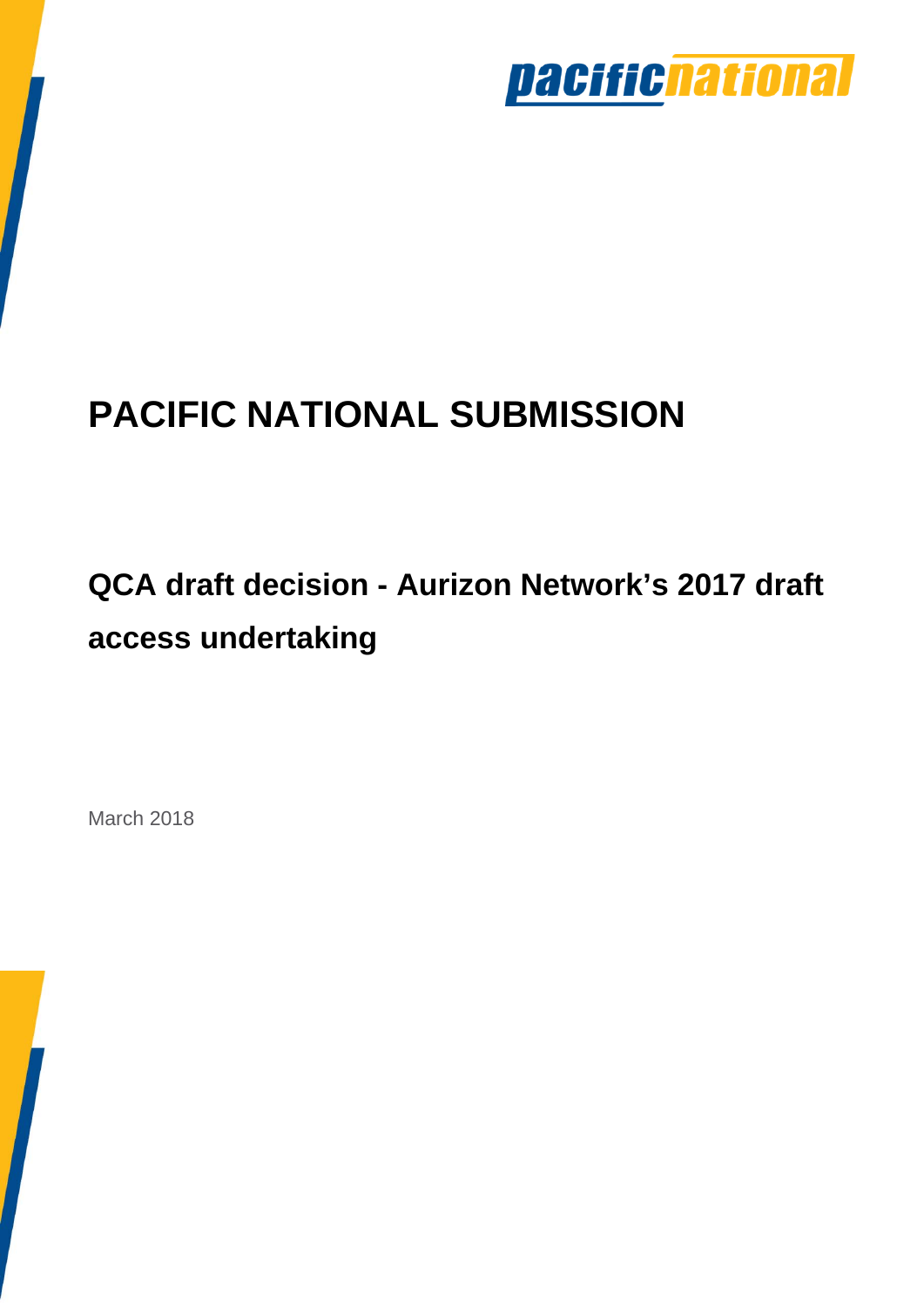## **Table of Contents**

| 2. |                                                                                    |  |
|----|------------------------------------------------------------------------------------|--|
|    |                                                                                    |  |
|    |                                                                                    |  |
|    |                                                                                    |  |
| 4. | General Comments on Draft Decision and Regulatory Process11                        |  |
|    |                                                                                    |  |
|    |                                                                                    |  |
|    |                                                                                    |  |
|    |                                                                                    |  |
|    | 4e. Interaction of the Draft Access Undertaking with Other Regulatory Processes 18 |  |
|    |                                                                                    |  |
|    |                                                                                    |  |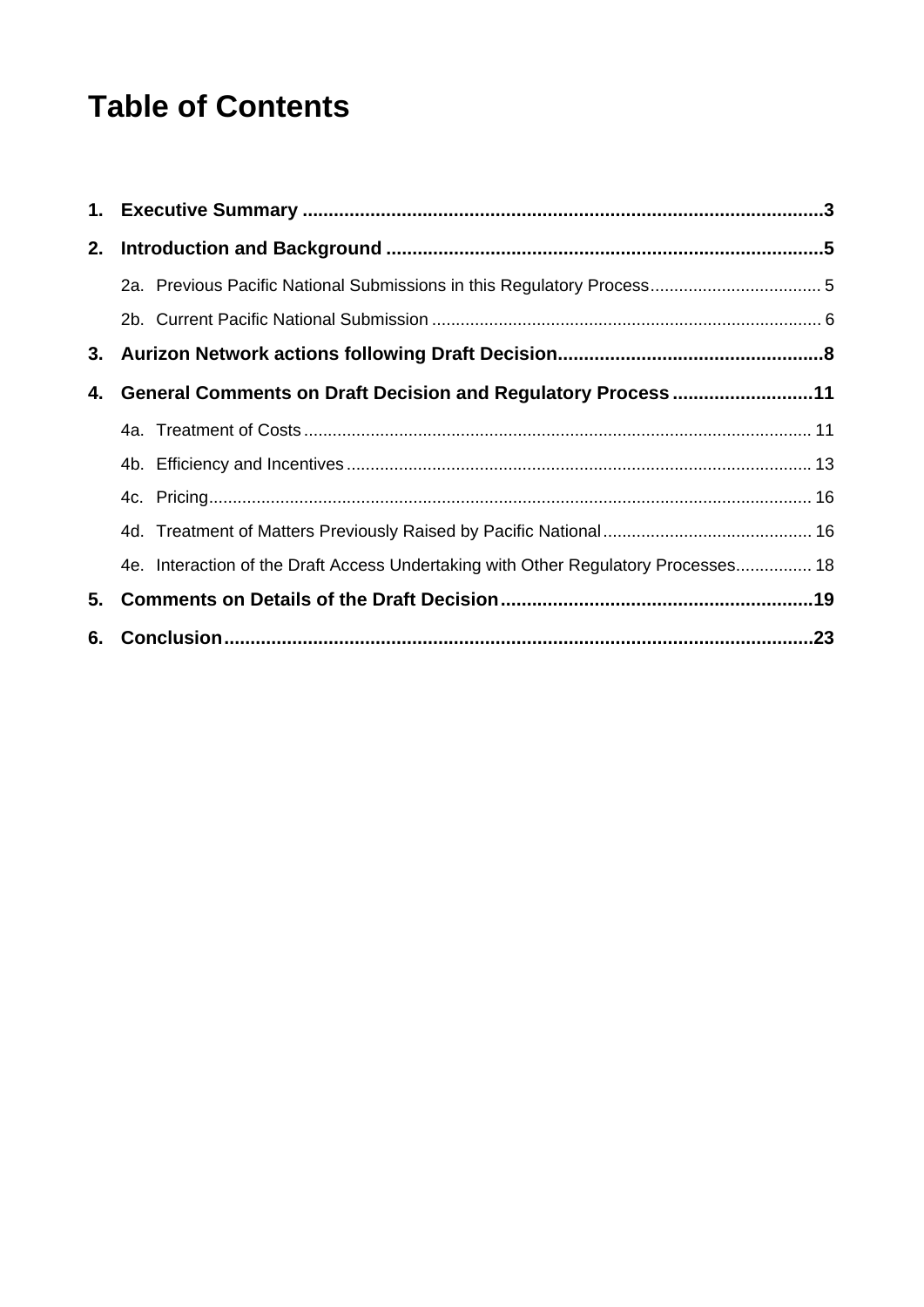## **1. Executive Summary**

Pacific National welcomes the opportunity to respond to the Queensland Competition Authority (**QCA**) on the Draft Decision on the Aurizon Network Draft Access Undertaking (**DAU**) published in December 2017 (referred to as the **Draft Decision**). Pacific National supports the QCA's position to not accept the DAU in its current form.

In this submission Pacific National will set out a response on the areas of particular interest drawn out in the Draft Decision, and will also comment on numerous matters relating to the detail of the Draft Decision. Overall, in assessing the DAU, Pacific National seeks that the QCA consider both the efficient operation of the Aurizon Network rail infrastructure, and the promotion of effective competition in the above rail market.

Pacific National believes that a greater focus is needed on the efficient operation and maintenance of the Central Queensland Coal Network (**CQCN**). In particular there needs to be a focus on reducing the cost per train path (achieved either through a reduction in costs or by increasing the volume of paths available). On this basis, Pacific National supports the stance taken by the QCA on operating cost and maintenance cost put forward by the Draft Decision, and the particular focus on reducing costs and increasing efficiency which can ultimately result in improved outcomes for all supply chain participants. In particular, Pacific National supports the efficiency factor proposed to be introduced into the maintenance cost assessments, and would welcome broader use of efficiency factors and efficiency sharing in the regulatory framework.

Pacific National believes that incentive and efficiency mechanisms should be broadened to include incentives for Aurizon Network to efficiently expand network capacity and throughput (including increasing the number of train paths available to users). Pacific National believes the 'revenue cap model' currently in place does not encourage Aurizon Network to efficiently expand network capacity. We contend that as Aurizon Network has a secured revenue source, which provides limited incentives for Aurizon Network to initiate actions to grow volumes for haulage across the CQCN. As an alternative, Pacific National suggests a 'price cap model' would provide a strong incentive for Aurizon Network to increase the throughput of the supply chain. Mechanisms which encourage Aurizon Network to consider innovation and transformation in this way promote more efficient operation and investment in this infrastructure – a central aim of the regulatory framework governed by the QCA. By way of example, Pacific National believes that innovations in train control systems may allow network capacity (and therefore volumes) to be increased without large investments in physical track infrastructure.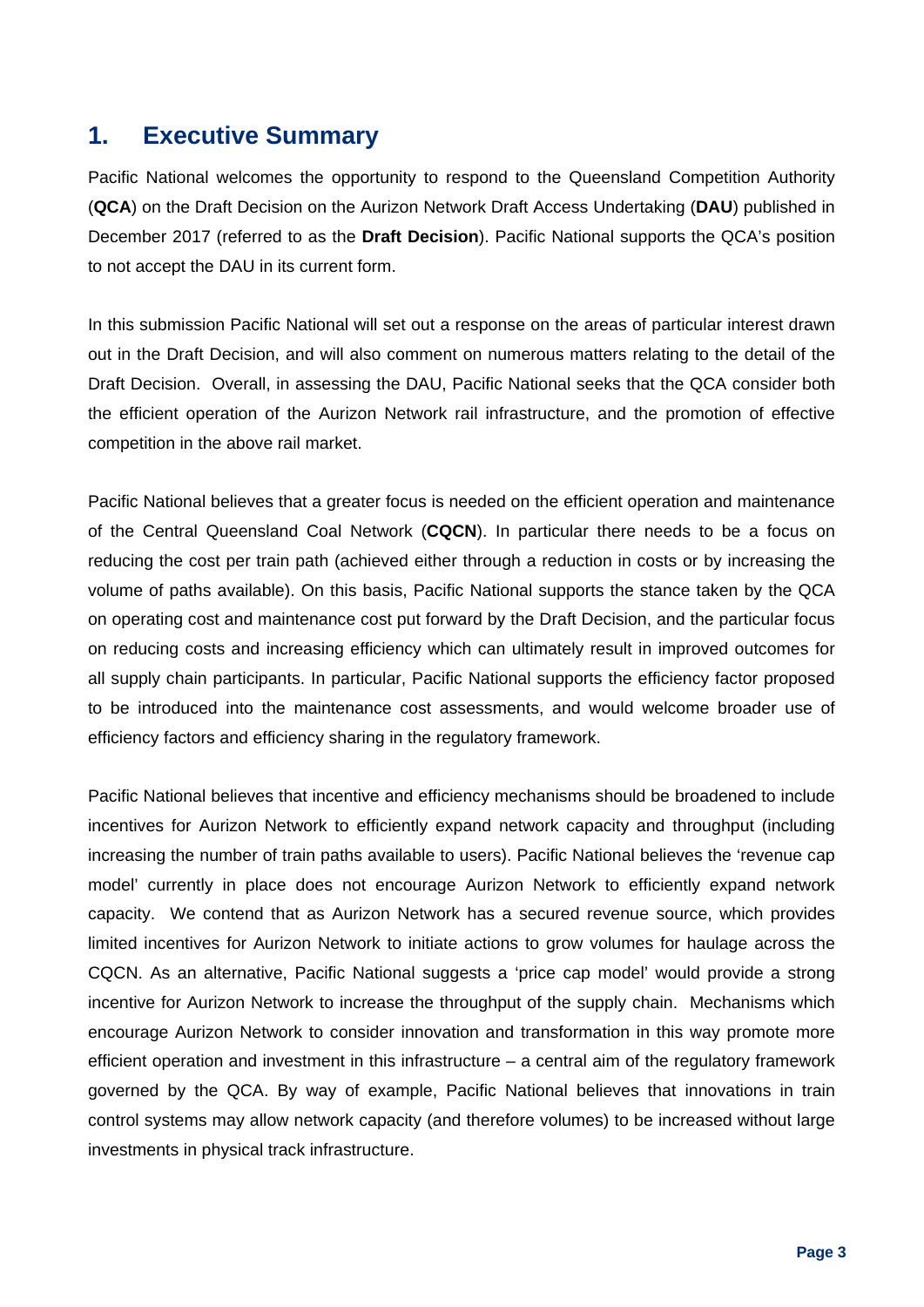The 2016 Aurizon Network access undertaking (referred to as **UT4**) increased the level of performance reporting required to be undertaken by Aurizon Network. However, Pacific National considers that in order for these performance metrics to drive change they must be linked to an appropriate incentive mechanism.

Furthermore, coal supply chain allocative efficiency will be optimised by having Aurizon Network pricing reflect the cost of the infrastructure that the users actually use. Attempts to socialise costs between broad groups of users (such as electric train operators and diesel train operators) will ultimately result in cross subsidies from one group of users to another group of users, and reduce allocative efficiency within the supply chain.

In addition to the issue of efficiency and incentivisation discussed above, Pacific National believes there must be an ongoing focus on the promotion of competition in above rail markets, as competition in these markets is driving productivity gains. To this end the ringfencing and compliance regime which facilitates third party rail access on the Aurizon Network rail infrastructure must be strengthened. The full benefits of above rail competition can only be realised when current and future participants have confidence that a rigorous ringfencing and compliance regime will safeguard their business interests, while promoting effective competition.

Pacific National has keenly scrutinised the actions of Aurizon Network following publication of the Draft Decision, and in particular Aurizon Network's revised approach to maintenance and operations and the impact that this may have on volumes capable of being transported on the CQCN. Pacific National supports all participants following due regulatory process and compliance with their contractual obligations. Aurizon Network acting in a manner assured to reduce volume throughput in response to the Draft Decision, concerns Pacific National. Pacific National is apprehensive that such reductions must:

- not disproportionately impact train operators, notably those not related parties to Aurizon Network; and
- be reflected in a reduced revenue caps and take or pay revenue. In particular where there is a reduction in system throughput due to unilateral decisions made by Aurizon Network, the QCA should seek to reduce Aurizon Network's revenue cap. Pacific National contends that such a reduction should be classified as 'Aurizon Network Cause' (as that term is defined in any relevant Access Agreements) preventing Aurizon Network from having an ability to recovery this forgone revenue ordinarily recoverable from access holders via take or pay provisions in their contractual arrangements.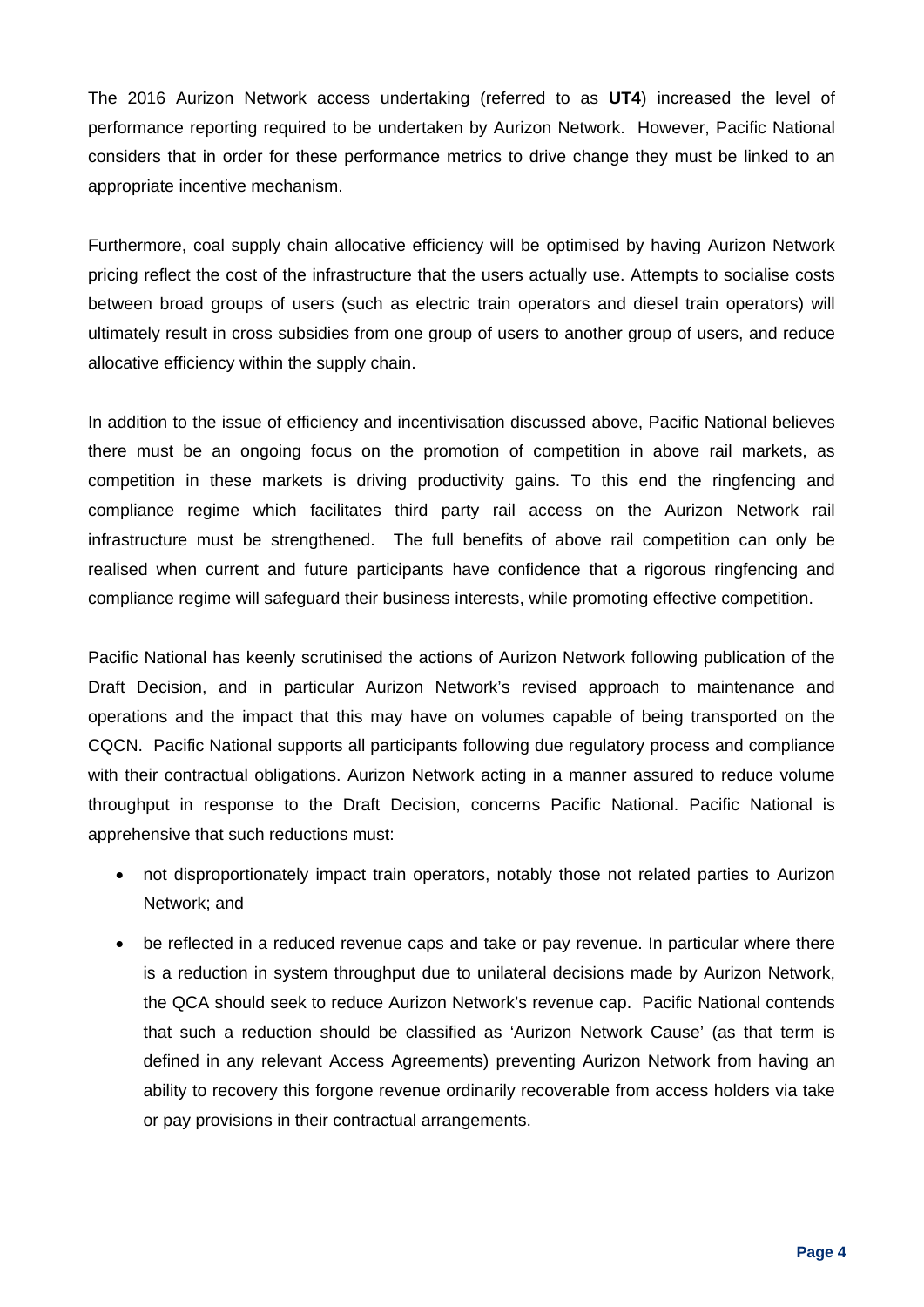Throughout the following submission, Pacific National will clarify its position on the above standpoints, and where appropriate illustrate its support for the QCA's position to not accept the DAU in its current form. Pacific National notes this submission contains no confidential information and may be considered a public document suitable for publication by the QCA.

## **2. Introduction and Background**

Pacific National supports the QCA's position as set out in the Draft Decision, to not accept the DAU in its current form and encourages the QCA in continuing their statutory role in applying the *Queensland Competition Authority Act 1997* (the **QCA Act**) to determine whether the DAU is appropriate.

As the QCA is aware, Pacific National is a major operator of coal trains on the Aurizon Network rail infrastructure via third party agreements established under the certified Queensland rail access regime. In addition, Pacific National also has intermodal freight operations in Queensland which utilise sections of Aurizon Network track infrastructure (namely the sections between Parana and Rockland, and between Kaili and Durroburra).

#### **2a. Previous Pacific National Submissions in this Regulatory Process**

Pacific National has previously made two (2) substantive submissions to the QCA on this Aurizon Network DAU, being:

- in February 2017, "Pacific National Submission to the QCA on the Aurizon Network 2017 Draft Access Undertaking". This submission raised numerous concerns with the DAU including:
	- o a lack of development of a take or pay pooling mechanism and an incentive mechanism; and
	- o changes in the drafting relating to the:
		- QCA oversight of negotiated access conditions;
		- **PEDEE SERVIER** processes related to the relinquishment of train service entitlements;
		- processes related to the Aurizon Network unilaterally amending maximum payloads for train services;
		- **EXTERGHT Aurizon Network's obligations in supply chain group participation;**
		- Aurizon Network's obligations in addressing capacity shortfalls; and
		- **dispute resolution processes.**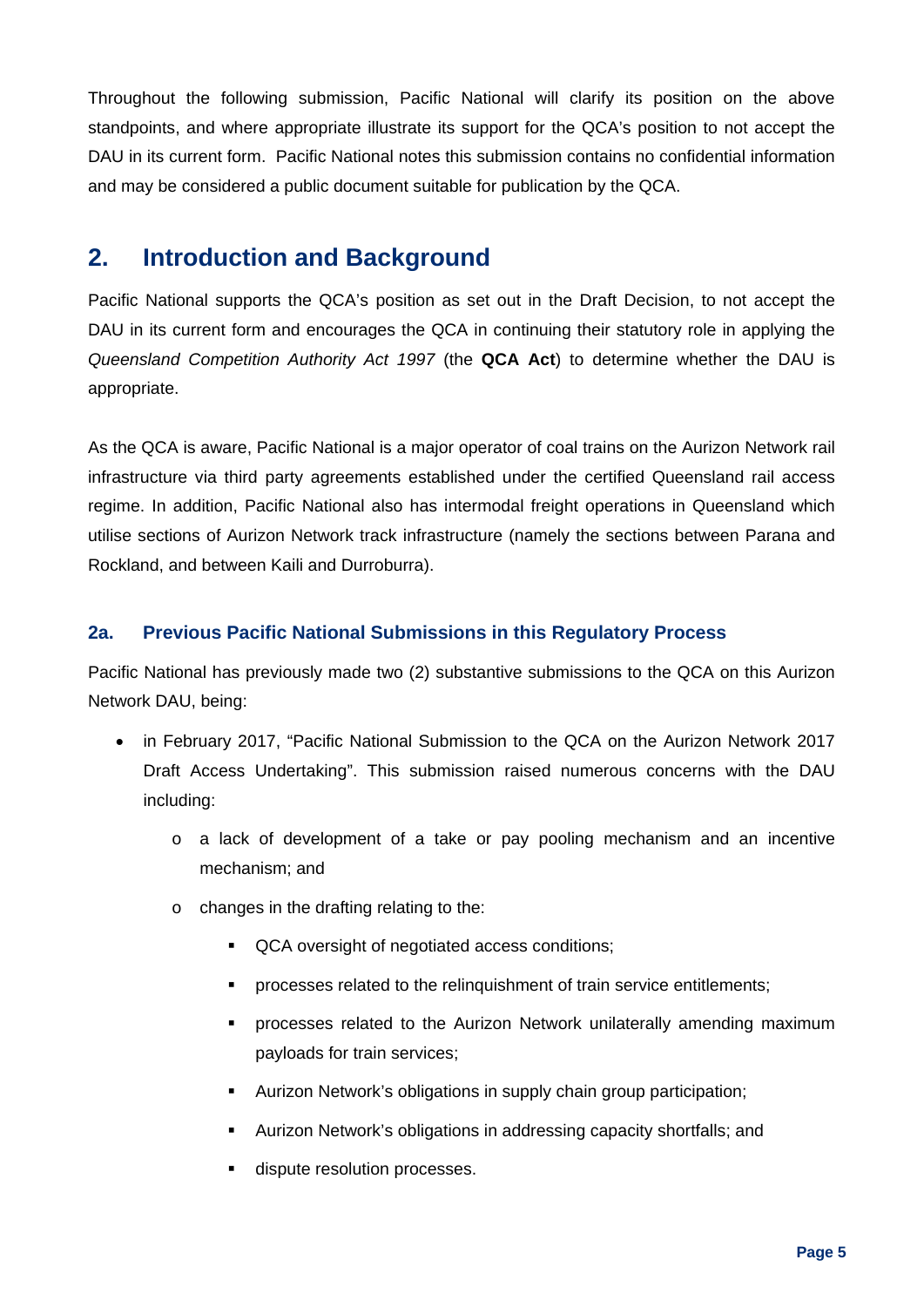• in March 2017, "Pacific National Comments on Proposed Changes to 2017 Draft Access Undertaking Documents". This submission was complementary to the collaborative stakeholder submission presented by the Queensland Resources Council (**QRC**) and Aurizon Network which sought to resolve several matters relating to changes to the drafting of the DAU. These matters included changes to negotiated access conditions, path transfer and relinquishment processes, supply chain co-ordination, system capacity assessment, dispute resolution and train payload adjustment. Pacific National generally accepted the drafting changes proposed by the QRC and Aurizon Network.

#### **2b. Current Pacific National Submission**

This Pacific National submission reiterates, reinforces, and adds to Pacific National's concerns previously raised with the DAU. Pacific National believes that the QCA must address these matters in the QCA's Final Decision on the Aurizon Network DAU. In considering these concerns, Pacific National seeks that the QCA continue to ensure that the final Access Undertaking remains consistent with the Object of Part 5 of the QCA Act, being:

*To promote the economically efficient operation of, use of and investment in, significant infrastructure by which services are provided, with the effect of promoting effective competition in upstream and downstream markets.* 

In particular, Pacific National requests the QCA to consider both the efficient operation of the Aurizon Network infrastructure and the promotion of effective competition in the above rail market.

In deliberating on the efficient operation of the Aurizon Network track infrastructure, Pacific National believes that the expert report entitled "B&H Assessment of AN's UT5 Submission" is particularly relevant. This report clearly identifies the lack of productivity and efficiency gains within Aurizon Network with statements such as<sup>1</sup>:

*A "well run" railway invests in productive machinery that produces higher output at lower*  cost. A "well run railway" looks for productivity improvements and flexibility in the way it *deploys its human and equipment resources. The AN UT5 submission displays none of these attributes. It could have been written in 1999 …* 

*AN's UT5 shows little measure of continuous improvement. In fact, it identifies new methods and investments, much like previous submissions, but does not reflect any of the* 

<sup>1</sup> B&H Assessment of AN's UT5 Submission December 2017 pages i-ii

http://www.qca.org.au/getattachment/e59e683a-f210-4c6e-b9d0-3f80dab99f47/B-H-Strategic-Services-Assessment-of-AN-s-UT5-su.aspx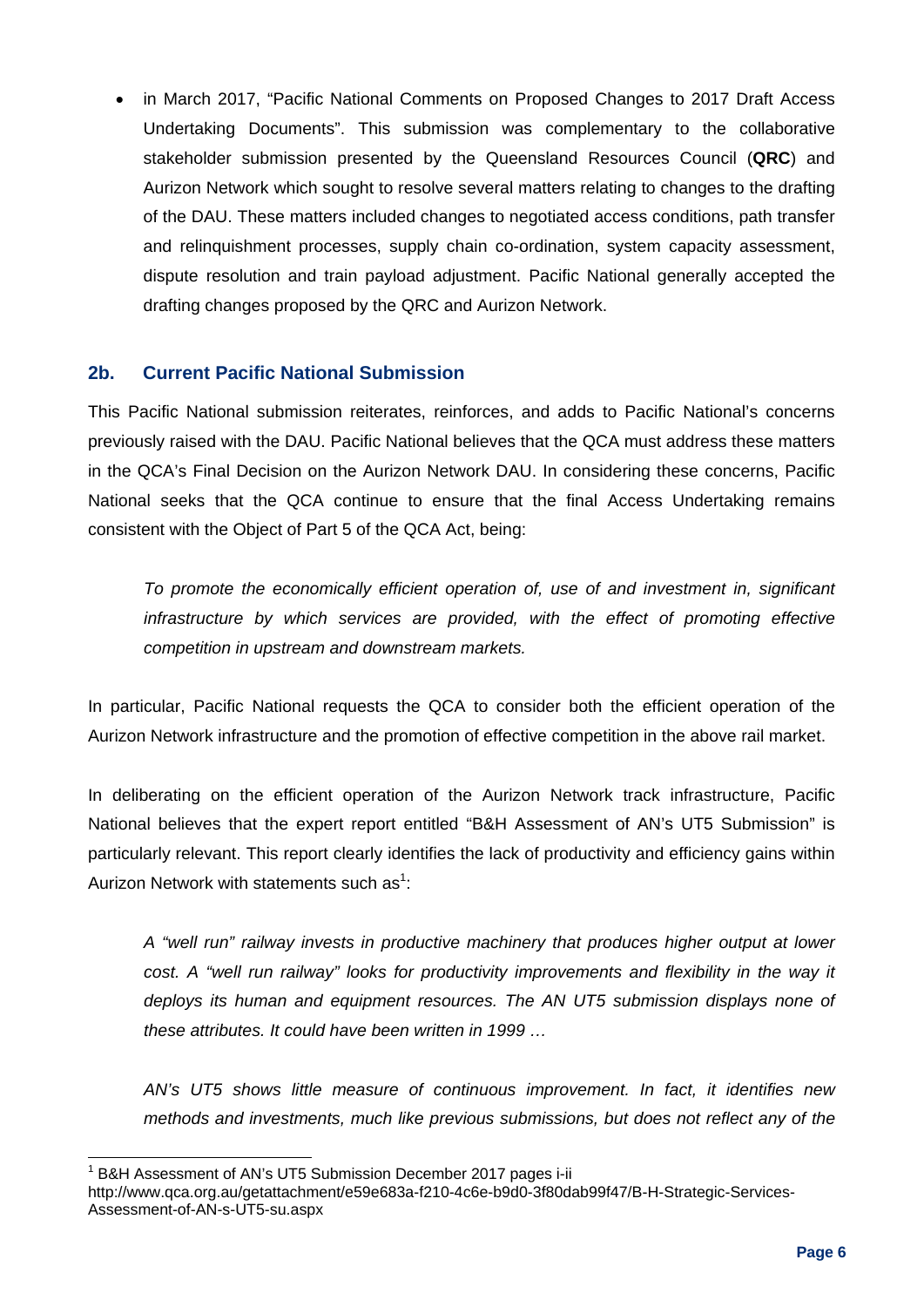*benefits that were forecast to accrue with the original investments or with the new methods. Costs delivered to customers on a per tonne, gtk or ntk basis are stagnant. Service levels are not dropping to justify increases in expenditure.* 

*For UT5, the efficiency of CQCN maintenance services is the same as it was in UT1. There has been no improvement in efficiency over nearly 20 years, except for FY2017.* 

*The AN UT5 submission contains little if any projected improvement in efficiency … AN projects a reduction in productive efficiency during UT5, compared to UT3.* 

Pacific National agrees with these statements, which reflect many of Pacific National's frustrations with Aurizon Network's operating performance over the time during which Pacific National has been operating in the Queensland coal haulage market. These statements made by an expert organisation, privy to data, information and people not otherwise available to industry participants, has served to crystallise Pacific National's thinking - Aurizon Network, and its governing regulatory process, need to re-focus efforts on ensuring the efficient operation and maintenance of the rail network to the benefit of all supply chain participants. In the face of growing global competition in both upstream and downstream markets, it is essential that the central Queensland coal supply chains remain competitive.

Pacific National believes that a greater focus is needed on the productivity of the rail infrastructure including:

- productive efficiency that is, reducing the cost per train path by reducing costs and increasing the availability of paths. This in turn will reduce the cost of per net tonne of coal transported on the rail infrastructure, which contributes to the ongoing competitiveness of the coal supply chain. Reliability of the rail network is central to this, as the variability of network performance is a factor in increasing the cost of per net tonne of coal transported; and
- allocative efficiency that is, sending efficient price signals which determine resource allocation by ensuring that access pricing reflects the cost of the infrastructure that the users actually use.

Pacific National believes that both the regulatory and commercial frameworks applying to the CQCN contribute to a lack of productive efficiency. The regulated revenue caps and commercial take or pay arrangements ensure that Aurizon Network is paid regardless of its performance. Thus, Aurizon Network has limited incentive to improve its performance and productivity.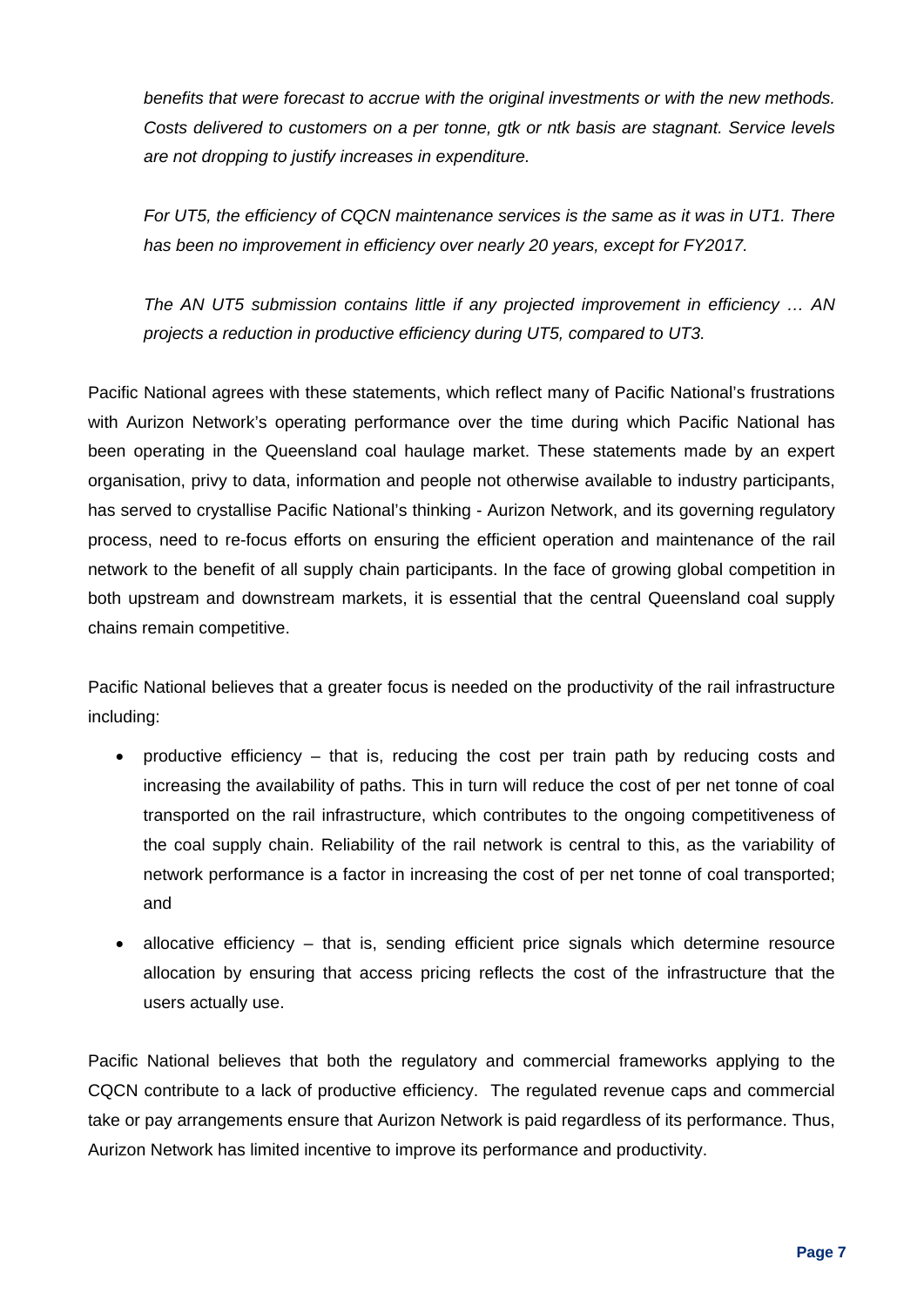Further to this issue of productivity Pacific National believes that in recent years many of the productivity gains achieved in the rail element of the coal supply chain have come from the actions of the above rail providers (including both Pacific National and Aurizon Operations). Operating improvements such as the introduction of electronically controlled pneumatic (**ECP**) braking, increased locomotive power and safe operation of over-length trains have all been driven by above rail providers. These above rail providers operate in an increasingly competitive market, and it seems evident that competition between the above rail providers (as promoted through the Queensland regulatory regime by the QCA) is driving these productivity gains.

Thus, Pacific National continues to strongly support the need for the QCA and the final Access Undertaking to promote effective competition in the above rail market. To this end the ringfencing and compliance regime which facilitates third party rail access on the Aurizon Network rail infrastructure must continue to be monitored and strengthened. The full benefits of above rail competition can only be realised when current and future participants have confidence that a rigorous ringfencing and compliance regime will safeguard their business interests, while promoting effective competition.

Pacific National reiterates the positions made in in its February 2017 submission regarding the strengthening of management separation and the treatment of confidential information. Pacific National believes that the QCA acceptance of the Aurizon Network position set out in the DAU as premature. This is particularly so given that in the past six (6) months alone, there have been three (3) notifiable ringfencing breaches by Aurizon Network in respect of Pacific National's commercially sensitive information. As the QCA is aware, Pacific National has noted its alarm at the frequency of these events and the lack of urgency shown by Aurizon Network in taking any effective remedial action. Pacific National believes that the strengthening of management separation and the treatment of confidential information should be reconsidered by the QCA in the Final Decision. The details of Pacific National's stance on this are outlined in section 4d of this submission.

### **3. Aurizon Network actions following Draft Decision**

As the QCA is aware, the release of the Draft Decision has resulted in a series of actions from various industry participants. This section aims to set out Pacific National's position in relation to these actions.

From the time of its announcement to train operators and miners on 30 January 2018 that Aurizon Network would introduce changes to align its operating practices with its interpretation of the requirements of the Draft Decision, Pacific National has echoed the concerns of other users.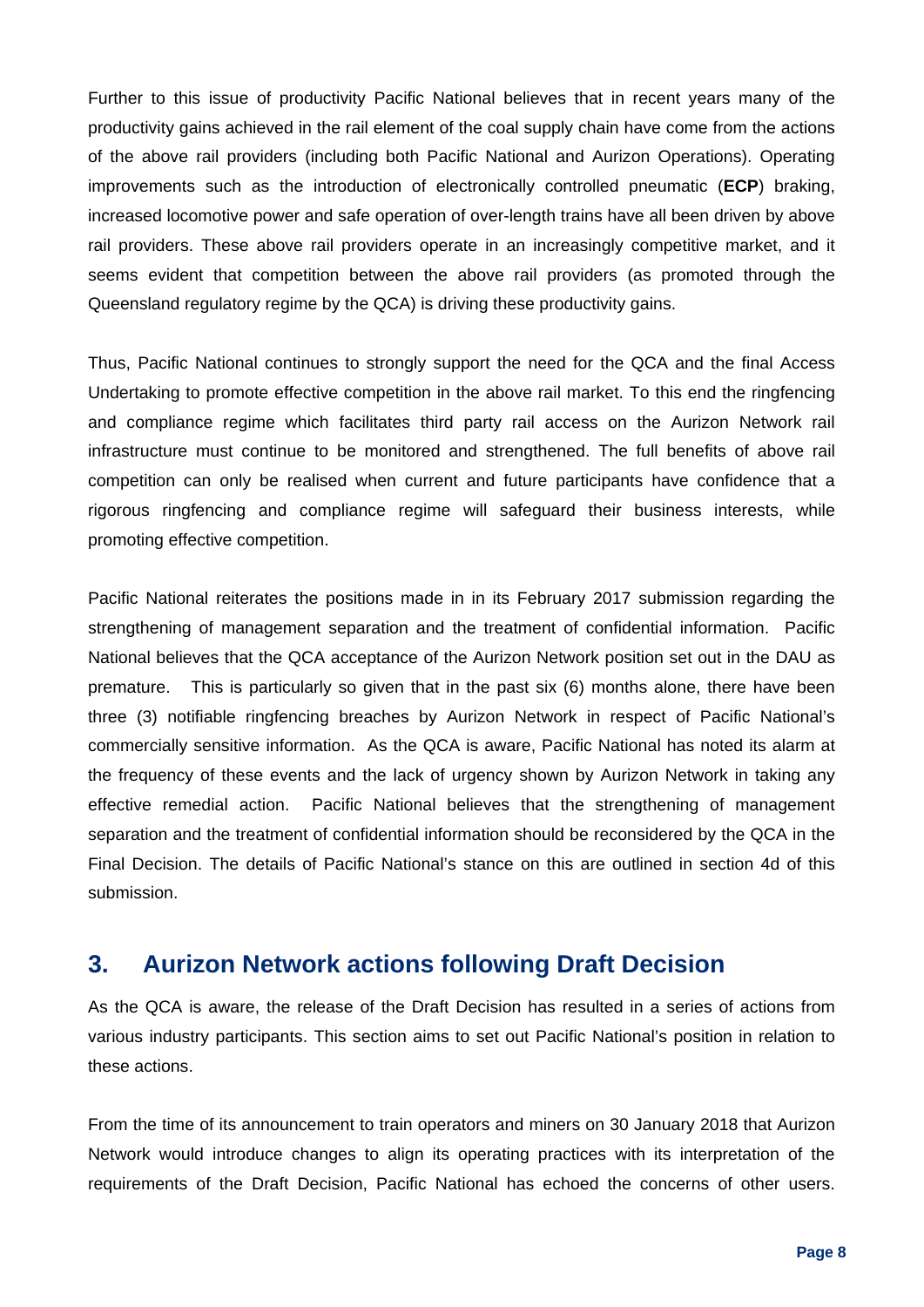These include matters being raised about Aurizon Network pre-empting the QCA's final decision to be informed by and delivered through the regulatory process and, depending on the nature of the system throughput reduction, mis-align with Aurizon Network's contractual obligations regarding access. Pacific National has sought, with little clarity given, and continues to seek clarification from Aurizon Network on the nature of the volume reduction figure provided by Aurizon Network, and whether the figure is a reduction in existing contracted capacity.

Pacific National's view is that a productive and competitive coal supply chain underpinned by a robust regulatory regime is in the interests of all participants. Thus, Pacific National seeks that all participants follow due process and not attempt to predict the outcome of the QCA's Final Decision.

Pacific National believes the key principles for respect of due process in the circumstances are twofold:

- *A rail network that is genuinely efficient and reliable* The rail network must be maintained (as an absolute minimum) to a level sufficient to fulfil contracted volumes, but ideally creating additional capacity through efficient operations and maintenance; and
- *Regulatory certainty* Rail network users should have confidence that there is an effective regulatory regime that facilitates competition. Without stability in the structure and certainty in operation of the regime, volatility will have the affect of decreasing investment in both upstream and downstream markets. This is an unacceptable outcome for all participants in the supply chain.

An additional trepidation for Pacific National, which directly impacts above rail market competition, relates to the potential for Aurizon Network's changes to its operating and maintenance practices, impacting each of the above rail operators in a non-equivalent manner. For example, Aurizon Network may choose to undertake extended infrastructure maintenance at a time when the operations of mines, solely served by Aurizon Operations (Aurizon Network's related above rail party) are also off-line, undergoing maintenance of mine facilities. In such a circumstance Pacific National would be disproportionately impacted by this change in Aurizon Network maintenance practices, either intentionally or unintentionally, as maintenance is scheduled to meet the needs of Aurizon Network's related party's customers. Pacific National will be seeking to monitor any changes to the Aurizon Network maintenance regime to assess its impact on both related above rail operators and independent above rail operators.

Importantly, Pacific National contend that the DAU and Draft Decision do not contemplate a situation where Aurizon Network makes a unilateral decision to effect an action such as altering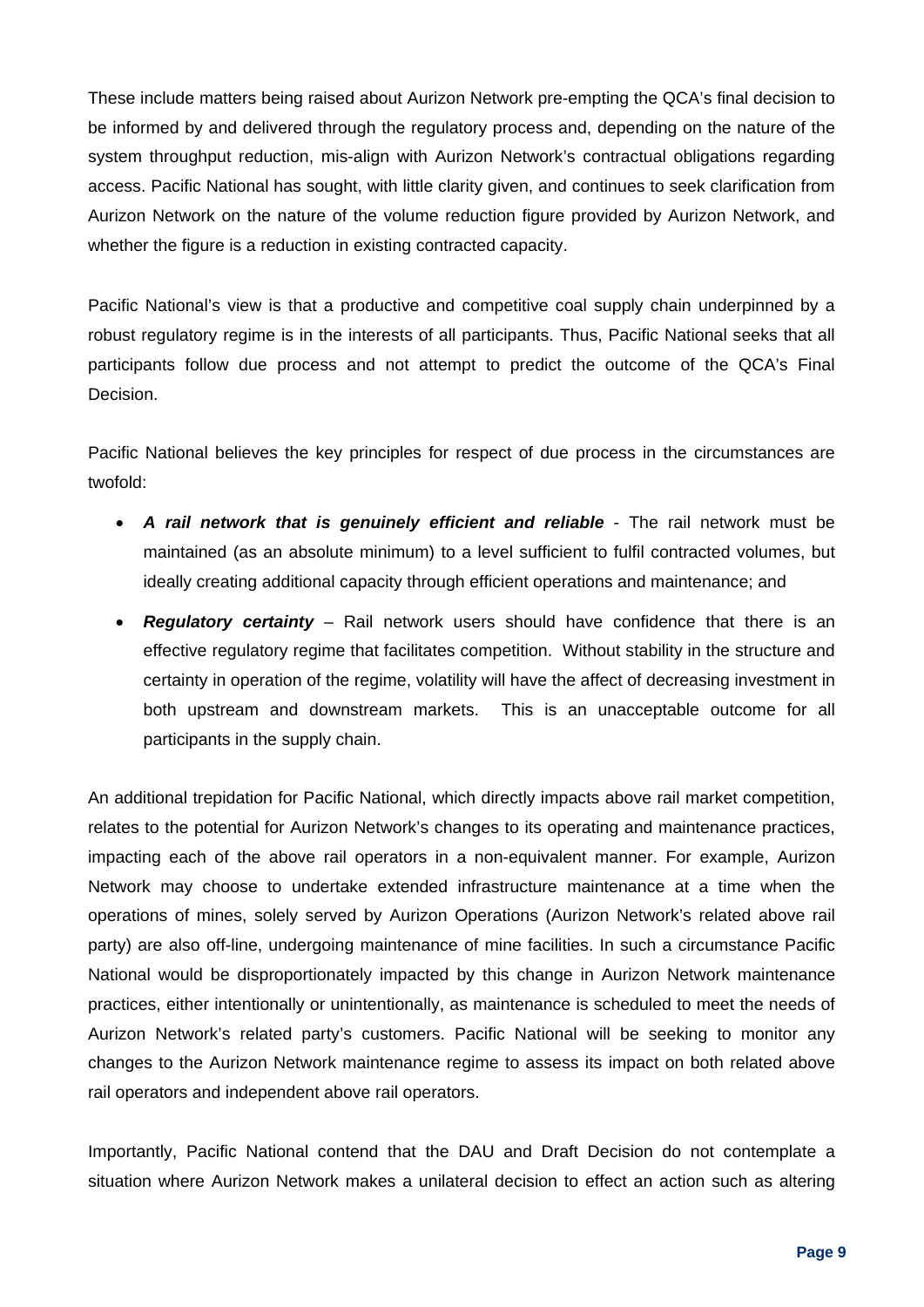their operational and maintenance practices in a way that reduces throughput in the CQCN. Pacific National believes that the QCA should strongly consider amending the DAU to address these types of actions currently not planned or measured under regulation. In particular, the DAU should be amended to:

- place stricter obligations on Aurizon Network to maintain a safe and efficient rail network that will deliver contracted capacity – not merely capable of delivering capacity in theoretical circumstances;
- allow the QCA to re-evaluate Aurizon Network's revenue cap to reflect the portion of rail capacity that Aurizon Network actually delivers. That is, the QCA should reduce Aurizon Network's revenue cap if there is a reduction in system throughput due to actions or omissions made by Aurizon Network in its operation of, maintenance of or investment in the infrastructure; and
- any reduction in rail system throughput as a result of any decisions made by Aurizon Network should be classified as 'Aurizon Network Cause' (as that term is defined in any relevant Access Agreement) preventing Aurizon Network from having an ability to recovery this foregone revenue ordinarily recoverable from access holders via take or pay provisions, and further removing Aurizon Network's ability to recover this foregone revenue via the revenue cap process and the associated revenue adjustment process.

Stakeholders could not have anticipated these unpredicted actions taken by Aurizon Network, which they have themselves stated will significantly impact the throughput of the CQCN and therefore impact the coal industry, and associated markets within Queensland, including the market for above rail haulage in which Pacific National operates. Given the significance of the infrastructure that is the CQCN, Aurizon Network cannot be allowed to behave as such without consequential adjustments to their allowable revenue under the access undertaking once approved.

As outlined in Section 4a below, Pacific National supports the operating cost and maintenance cost put forward by the Draft Decision, together with the focus on increasing efficiency which ultimately results in improved outcomes for all supply chain participants. Aurizon Network's current position in relation to changing its maintenance practices as a reaction to the Draft Decision is creating widespread industry concerns regarding the ongoing existing capacity and reliability of the rail network.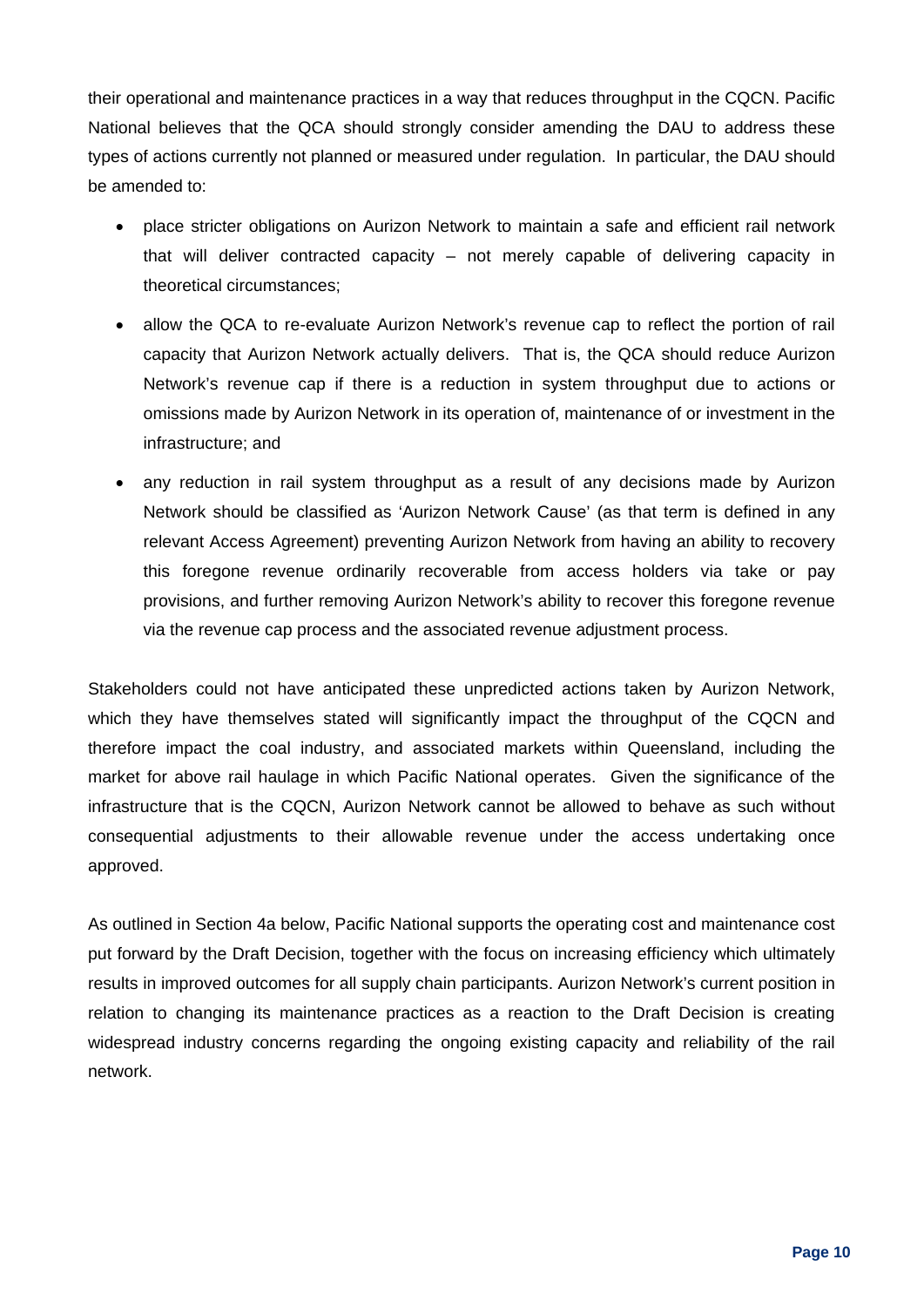## **4. General Comments on Draft Decision and Regulatory Process**

Pacific National has several broader comments on the Draft Decision outlined in the section below.

#### **4a. Treatment of Costs**

Overview: While Pacific National is an access holder on the Aurizon Network rail infrastructure, it passes through these all associated costs to the end users. However, in its capacity as an above rail haulage operator Pacific National will be impacted by the final Access Undertaking pricing and revenue positions in several ways, including:

- allowances relating to operating and maintenance costs will directly impact on both current and future Pacific National above rail operations on the Aurizon Network infrastructure;
- allowances relating to current and future capital expenditure impact on future Pacific National above rail operations on the Aurizon Network infrastructure;
- assumptions and forecasts relating to volumes will have an impact as an input to both Pacific National decisions and external decisions which impact on current and future Pacific National above rail operations on the Aurizon Network infrastructure;
- allowances and assumptions relating to asset valuation, depreciation and rate of return will act as an input to external decisions which impact on current and future Pacific National above rail operations on the Aurizon Network infrastructure; and
- pricing structures and pricing levels may incentivise certain types of train operations, for example they may encourage the operation of larger trains.

Given the impact that pricing and revenue have on Pacific National's operations, Pacific National is concerned that regulatory decisions on the revenue components are consistent with the QCA Act.

Pacific National supports the allowed revenue proposed by the QCA in the Draft Decision and believes that it meets the requirements of QCA Act and in particular meets the requirements of sections 69E and 168A of the QCA Act that the allowed revenue cover efficient costs of providing the access service.

Operating and Maintenance Costs: Pacific National's position on operating and maintenance costs is outlined in its February 2017 submission (page 6), namely: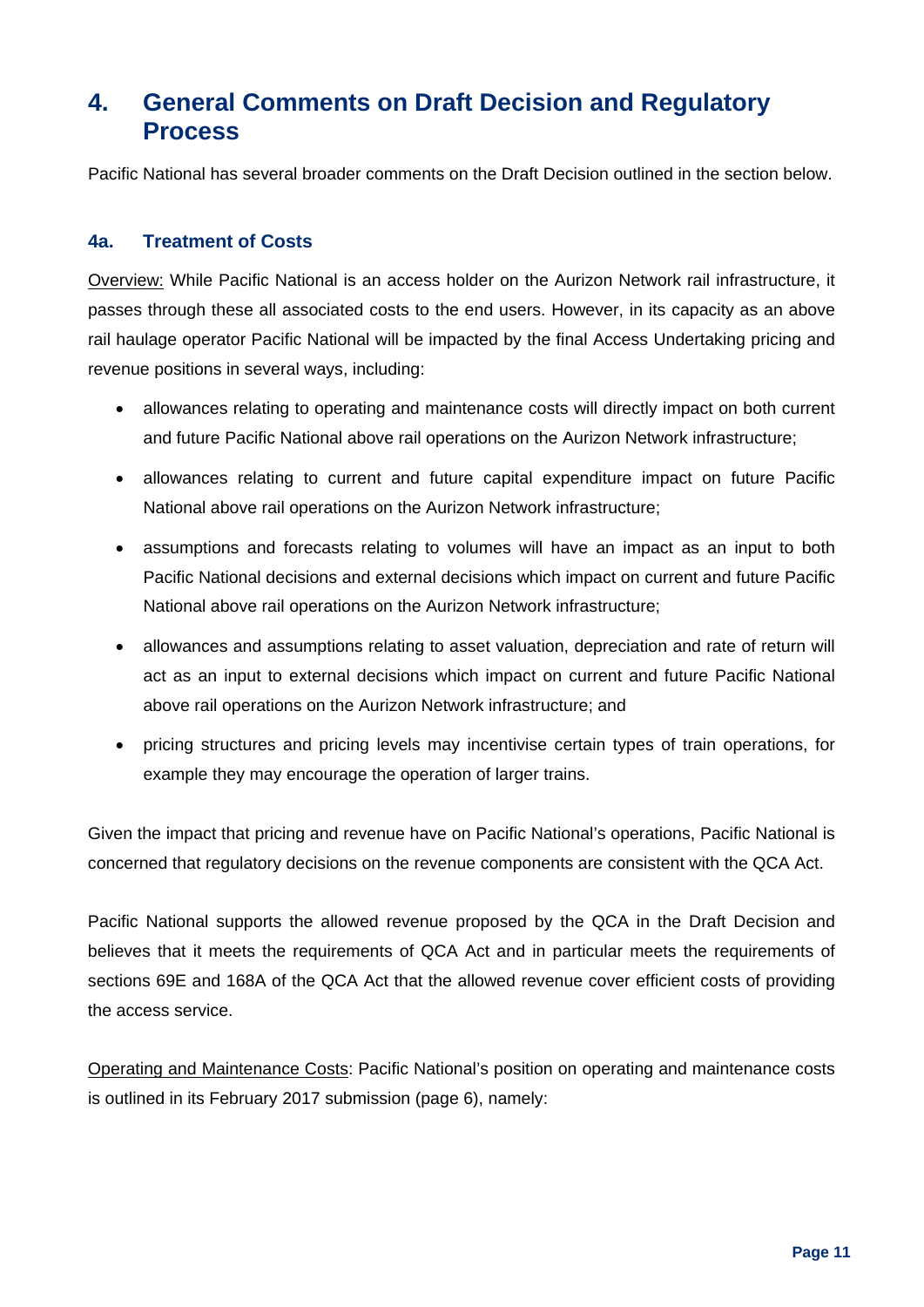*Pacific National supports maintenance costs levels which are efficient and which ensure safe and efficient train operations on the Aurizon Network at the current contracted capacity.* 

Thus, as required by the QCA Act, Aurizon Network should only be allowed to recover its efficient operating and maintenance costs.

In considering operating and maintenance costs the QCA sought expert advice from both GHD and B&H Strategic Services, which resulted in the Draft Decision allowing:

- operating costs of \$743 million over four years, which is \$112 million less than Aurizon Network sought in its DAU; and
- maintenance costs of \$817 million over four years, which is \$104 million less than Aurizon Network sought in its DAU.

Pacific National supports these lower operating costs. In particular Pacific National supports the \$36 million reduction in corporate overheads contained in the operating costs. Clause 137 (1A) of the QCA Act states that any access undertaking for a service owned or operated by a related access provider (such as the Aurizon Network access undertaking) must include provisions for:

*.. preventing the related access provider recovering, through the price of access to the service, costs that are not reasonably attributable to the provision of the service.* 

When Aurizon corporate costs are over-allocated to Aurizon's rail network they have several impacts on competition and efficiency, namely:

- they are inefficient as they shift access tariffs further away from being cost reflective efficient tariffs; and
- they act contrary to competition as they provide a cost advantage to Aurizon Network's related above rail operator, given this operator no longer has to carry an allocation of corporate costs, thus providing them with a competitive advantage compared with other above rail providers who cannot 'cost-shift'.

Pacific National welcomes the Draft Decision's position to closely scrutinise Aurizon Network's allocations of corporate costs and believes that there must be ongoing scrutiny of Aurizon Network corporate cost allocations in order to ensure users of Aurizon Network are not subsidising broader Aurizon activities. Pacific National supports the reduction in corporate overheads allocated to Aurizon Network under the DAU.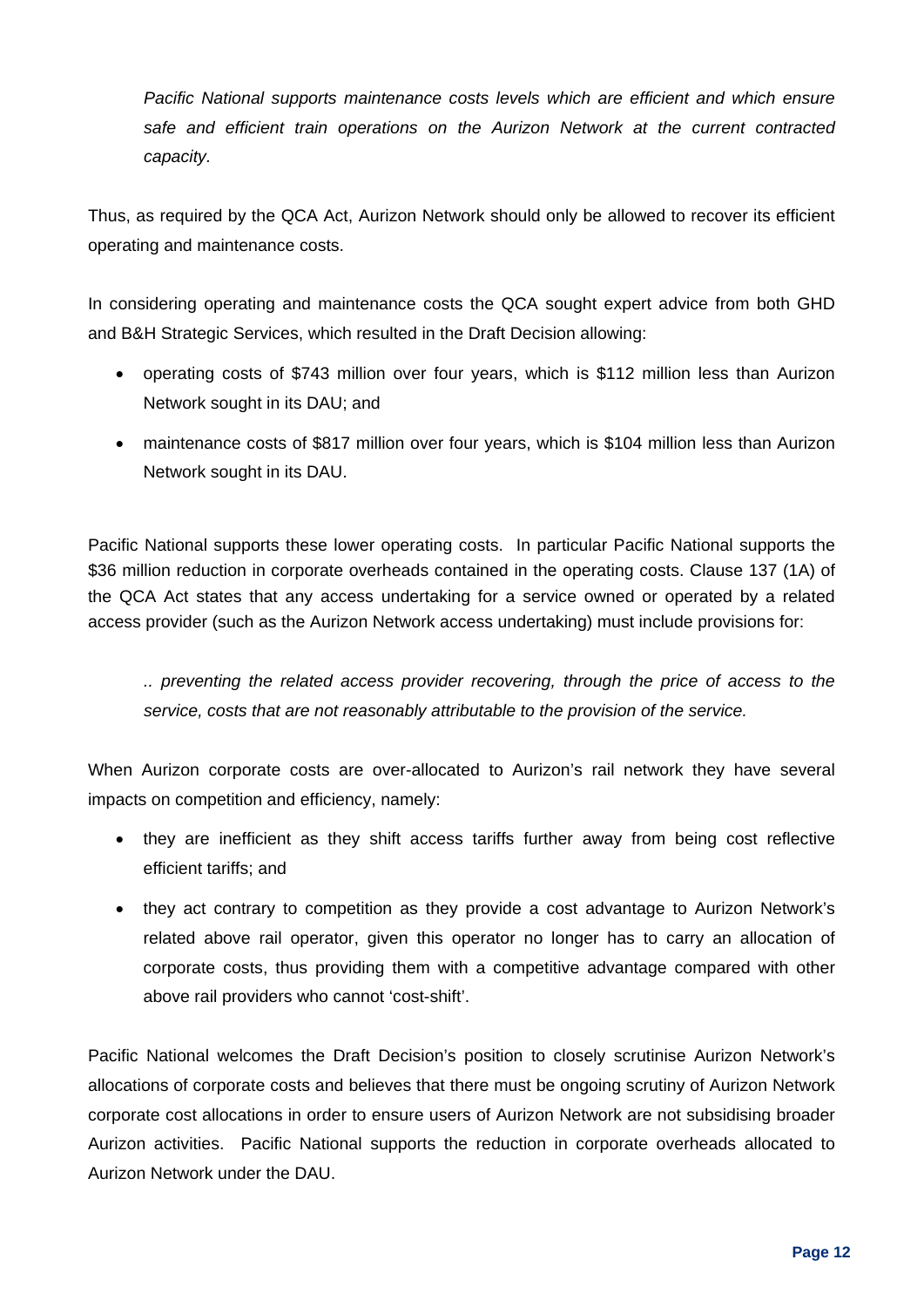Overall, Pacific National believes that the lower operating costs allowed under the Draft Decision are more reflective of an efficient below rail operator than the costs submitted by Aurizon Network in its DAU.

In considering maintenance costs the Draft Decision requires a reduction in maintenance costs of \$104 million over four years. The main drivers of this cost reduction are the treatment of ballast undercutting and the introduction of an efficiency factor.

The efficiency factor will allow Aurizon Network to retain efficiency gains greater than the 2% efficiency target level. Pacific National strongly supports the introduction of this efficiency factor as it will provide Aurizon Network with a stronger incentive to develop more efficient and innovative approaches to maintenance.

Overall, Pacific National believes that the lower operating and maintenance costs allowed under the Draft Decision are more reflective of an efficient below rail operator than the costs submitted by Aurizon Network in its DAU, and these costs should be maintained in the Final Decision.

#### **4b. Efficiency and Incentives**

Pacific National strongly welcomes the Draft Decision position on implementing an efficiency factor in the Access Undertaking, with a 2% per annum efficiency target from financial years 2019 to 2021 inclusive. Pacific National notes that while a 2% per annum efficiency target is to be implemented, the Draft Decision notes (on page xix) that efficiency gains of 3% per annum of total maintenance costs are achievable. Given 3% per annum is considered achievable, Pacific National believe this should provide Aurizon Network with sufficient incentive to meet the 2% per annum target.

The Draft Decision (on pages xv - xvi) explicitly seeks comment on an efficiency sharing mechanism. Under the 'revenue cap model' currently in place any cost savings made by Aurizon Network are retained by Aurizon Network for the duration of the access undertaking. Pacific National believes this provides an incentive for Aurizon Network to reduce costs, but these cost reductions are not passed through to end users (as expected to occur in a competitive market). Pacific National believes that an efficiency sharing mechanism designed to distribute these benefits amongst Aurizon Network and its customers would result in a more balanced approach.

Such an efficiency sharing mechanism needs to be supported by an effective performance regime (KPIs). This will strike the right balance between continued cost savings and preserving the standard of the rail network's performance.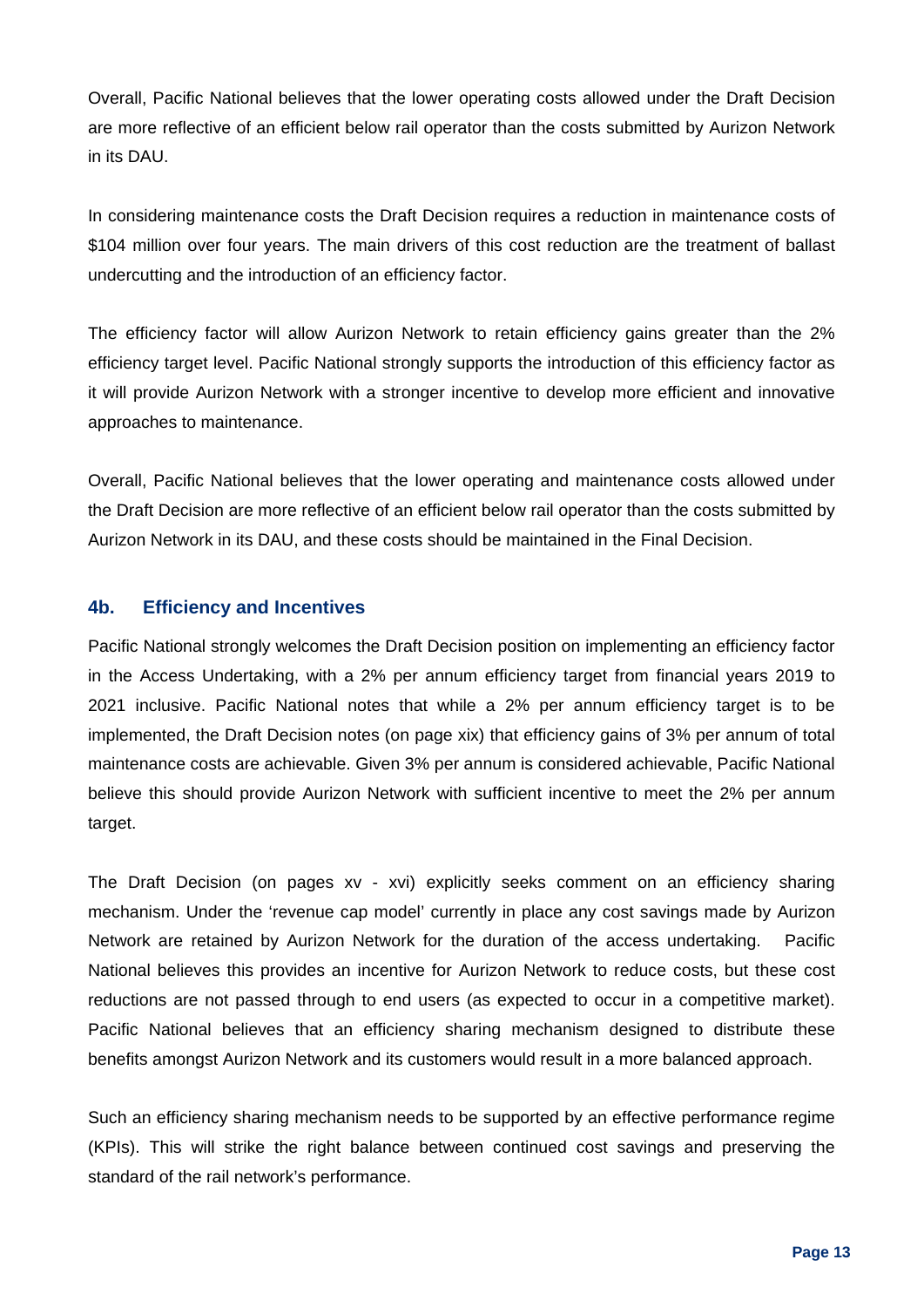Pacific National believes that the in subsequent access undertakings incentives for efficiency can be further increased through a change in the nature of the regulatory framework and the introduction of a more comprehensive incentive mechanism. Pacific National strongly believes that in order to meet Object of Part 5 of the QCA Act (as outlined in section 2b of this submission) an incentive mechanism must be put in place which drives Aurizon Network to efficiently operate and invest in rail infrastructure in such a way that promotes effective competition in the supply chain. Similarly, section 168A (d) of the QCA Act outlines that one principle underpinning the pricing of access is that the price should:

#### *...provide incentives to reduce costs or otherwise improve productivity.*

Given this QCA Act objective, Pacific National believes that Aurizon Network incentive and efficiency mechanisms must be broadened to include incentives for Aurizon Network to efficiently expand network existing capacity and throughput (including increasing the number of train paths). In particular, the development and implementation of an incentive mechanism with a linkage to access pricing would provide incentives for productivity increases.

The current 'revenue cap model' does not encourage Aurizon Network to efficiently expand existing network capacity as Aurizon Network is assured revenue with limited incentives to increase volumes for transportation through the CQCN. Aurizon Network currently acts to minimise any risks to revenue recovery, protected by a revenue cap<sup>2</sup> and take or pay arrangements. The access undertaking also allows Aurizon Network to voluntarily submit changes throughout the term of the Access Undertaking to address any other risk factors that arise. These regulatory and commercial frameworks provide little incentive for improvements in efficiency and as such are not aligned with the Object of Part 5 of the QCA Act.

Pacific National believes that the revenue cap regulatory model should be reconsidered in future access undertakings. The revenue cap model does not encourage efficiency as the CQCN is guaranteed to generate revenue for Aurizon Network with limited incentives to grow volumes or improve the efficiency of operations to the benefit of all parties. As an alternative, a 'price cap model' would secure a price for Aurizon Network, and as volumes increased the recoverable revenue would increase proportionately. This would provide a strong incentive for Aurizon Network to increase the throughput of the supply chain. By way of example, Pacific National believes that innovations in train control systems may allow network capacity (and therefore volumes) to be increased without large investments in physical track infrastructure. Mechanisms which encourage Aurizon Network to consider innovation and transformation in this way promote more efficient

 2 The Aurizon Network revenue cap was introduced in UT2 in 2007, prior to this it was a price cap.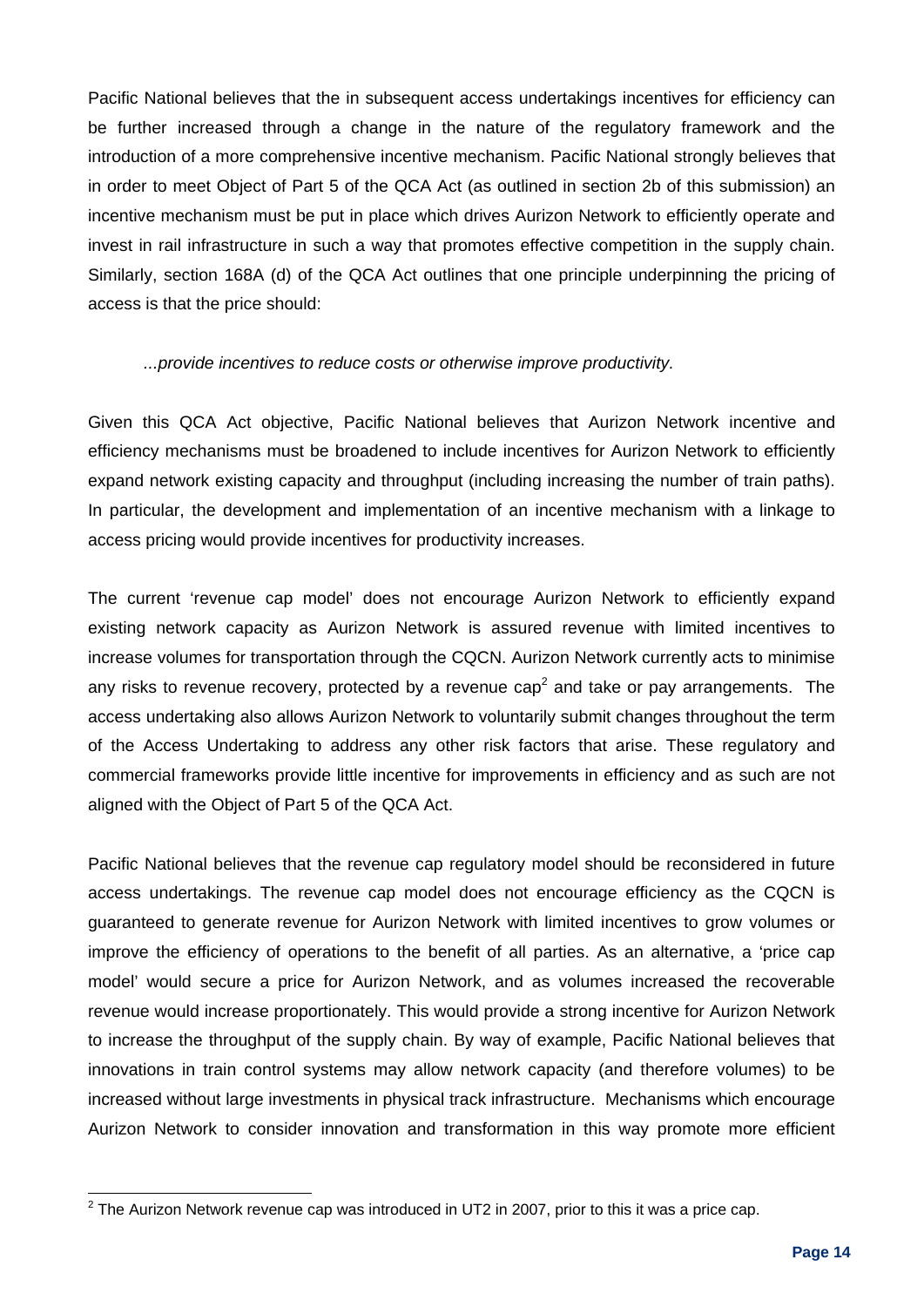operation and investment in this infrastructure – a central aim of the regulatory framework governed by the QCA.

Pacific National has continually promoted the need for the Aurizon Network Access Undertaking to include an incentive mechanism<sup>3</sup>. Pacific National has consistently taken the position that Aurizon Network does not have sufficient incentive to seek improvements in operating efficiency and that an incentive mechanism<sup>4</sup> is required to drive efficiency improvements in Aurizon Network's operations and the broader supply chain. Pacific National's February 2017 submission (on page 18) on the DAU restated this concern:

*Pacific National remains concerned with the ongoing lack of an effective Aurizon Network KPI regime and the lack of an effective Aurizon Network incentive mechanism. Pacific National believes that a genuinely efficient central Queensland coal supply chain will only be achieved with a well designed and mandatory incentive mechanism which ensures that Aurizon Network has strong incentives to reduce costs while maintaining and improving service quality and track quality.*

Pacific National believes that a well-designed incentive mechanism would have the following broad attributes:

- Key Performance Indicators which are linked to general performance, contracted access entitlements, throughput and are relevant to the coal supply chain. Pacific National recognises that the current access undertaking (known as UT4) increased the level of performance reporting required to be undertaken by Aurizon Network. In order for these performance metrics to drive change they must be linked to incentives through an appropriate incentive mechanism; and
- Incentive mechanism which link to individual operators rather than whole of system performance – this will ensure that differential treatment of operators is not concealed by aggregated performance metrics.

 $\overline{\phantom{a}}$ 3 See for example the submissions below (at the time of the submissions below Pacific National was a subsidiary of Asciano and submissions made by Pacific National were under the name of Asciano):

August 2012 Asciano Submission to the QCA in Relation to the Q Network Proposed DAAU Relating to an Incentive Mechanism

October 2013 Asciano Submission to the QCA in Relation to the 2013 Aurizon Network Draft access Undertaking pp36 -39 4

<sup>&</sup>lt;sup>4</sup> Such an incentive mechanism must ensure all access holders are treated in a non-discriminatory manner and that operational efficiencies driven by the incentive mechanism must not unduly favour Aurizon Network's related party train operator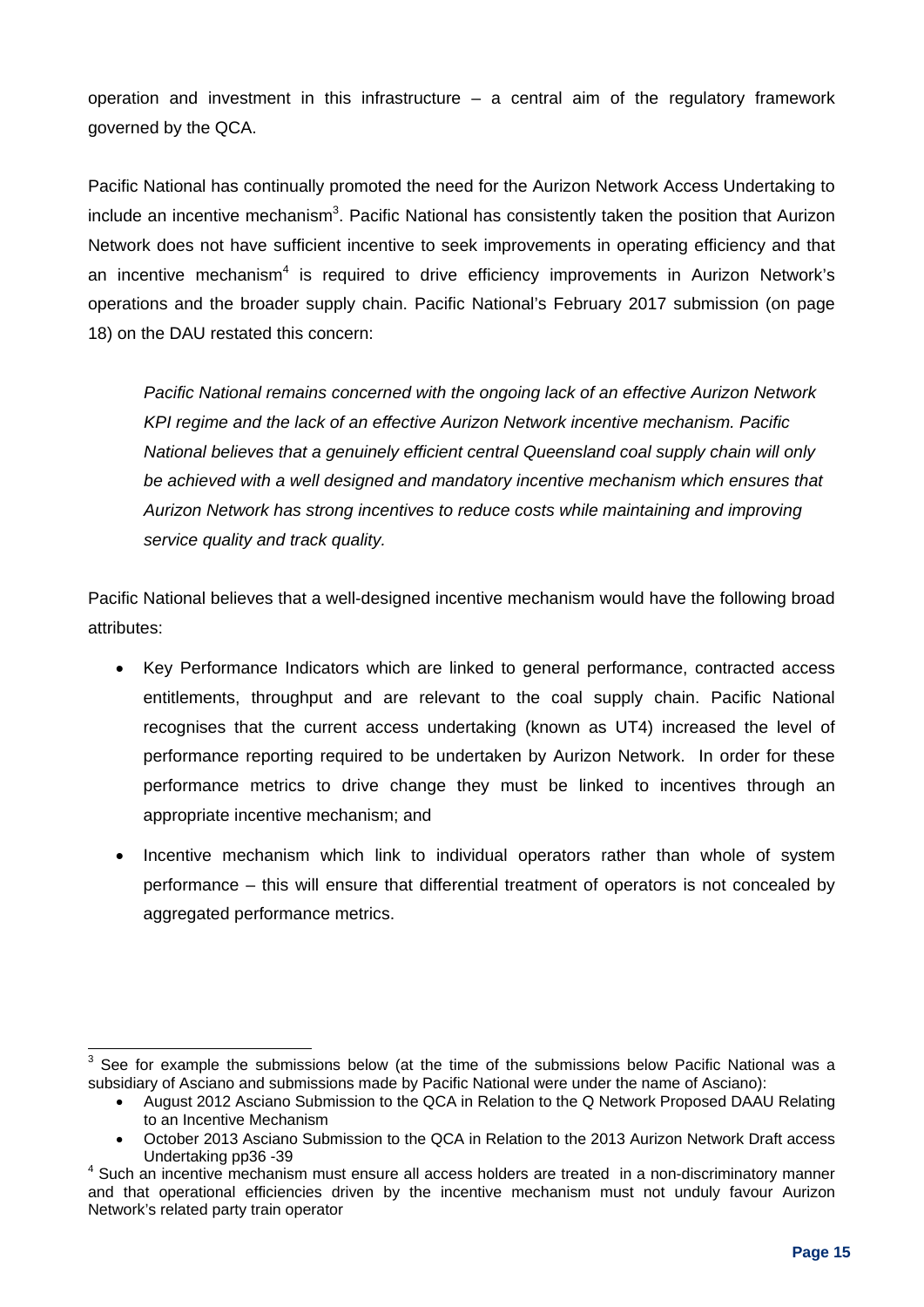As a minimum Pacific National believes that the Access Undertaking should include a requirement to submit an incentive mechanism proposal during the term of the access undertaking. Pacific National notes that UT3 contained such a requirement.

#### **4c. Pricing**

Pacific National has several points of principle to make regarding access pricing in the DAU:

- the current access pricing structure remains unnecessarily complex and should be revised in the near future (perhaps the next access undertaking). This will ensure that price signals are clear and encourage train operators and end users to operate in the most efficient manner; and
- Pacific National continues to strongly support the principle that in order for infrastructure pricing to be efficient the pricing should reflect the cost of the infrastructure that the users actually use. Attempts to socialise costs across broad groups of users will ultimately result in cross subsidies from one group of users to another group of users. Thus, Aurizon Network customers and access holders should only pay for Aurizon Network infrastructure that they use. This matter is further discussed in section 4e of this submission and in Pacific National's recent submission to the QCA on Aurizon Network's Electric Traction proposal<sup>5</sup>.

#### **4d. Treatment of Matters Previously Raised by Pacific National**

In its February 2017 submission, Pacific National raised numerous concerns. Some of these concerns have been addressed in the collaborative submission process in March 2017 $^6$  and some have been addressed in the Draft Decision<sup>7</sup>. There remains several matters that Pacific National seeks to make further comment on.

Ringfencing: Pacific National in its February 2017 submission raised concerns regarding ringfencing and the disclosure of confidential information in sections 3.3 c) and 3.1.3 h). In particular the DAU allows Aurizon Network to disclose confidential information to Aurizon Network's related operator's employees involved in corporate governance, accounting, taxation, risk assessment, financing and similar functions.

The Draft Decision (on page 332) acknowledges these concerns but accepts the current DAU wording. Pacific National's concerns have increased in the interim due to the occurrence of three (3) notifiable ringfencing breaches in the past six (6) months (as outlined in Section 2b of this

 5 Pacific National Submission to the QCA in relation to the Aurizon Network 2017 Electric Traction DAAU

 $6$  The collaborative submissions largely addressed Pacific National concerns with DAU section 6.13, 7.4.3, 7A3, 7A4.3 and the SAA and TOD Sections 10, 11and 12<br><sup>7</sup> The Draft Decision largely addressed Pacific National concerns with DAU section 7A4.2, 8.7.1, 8.8.3, 8.9.3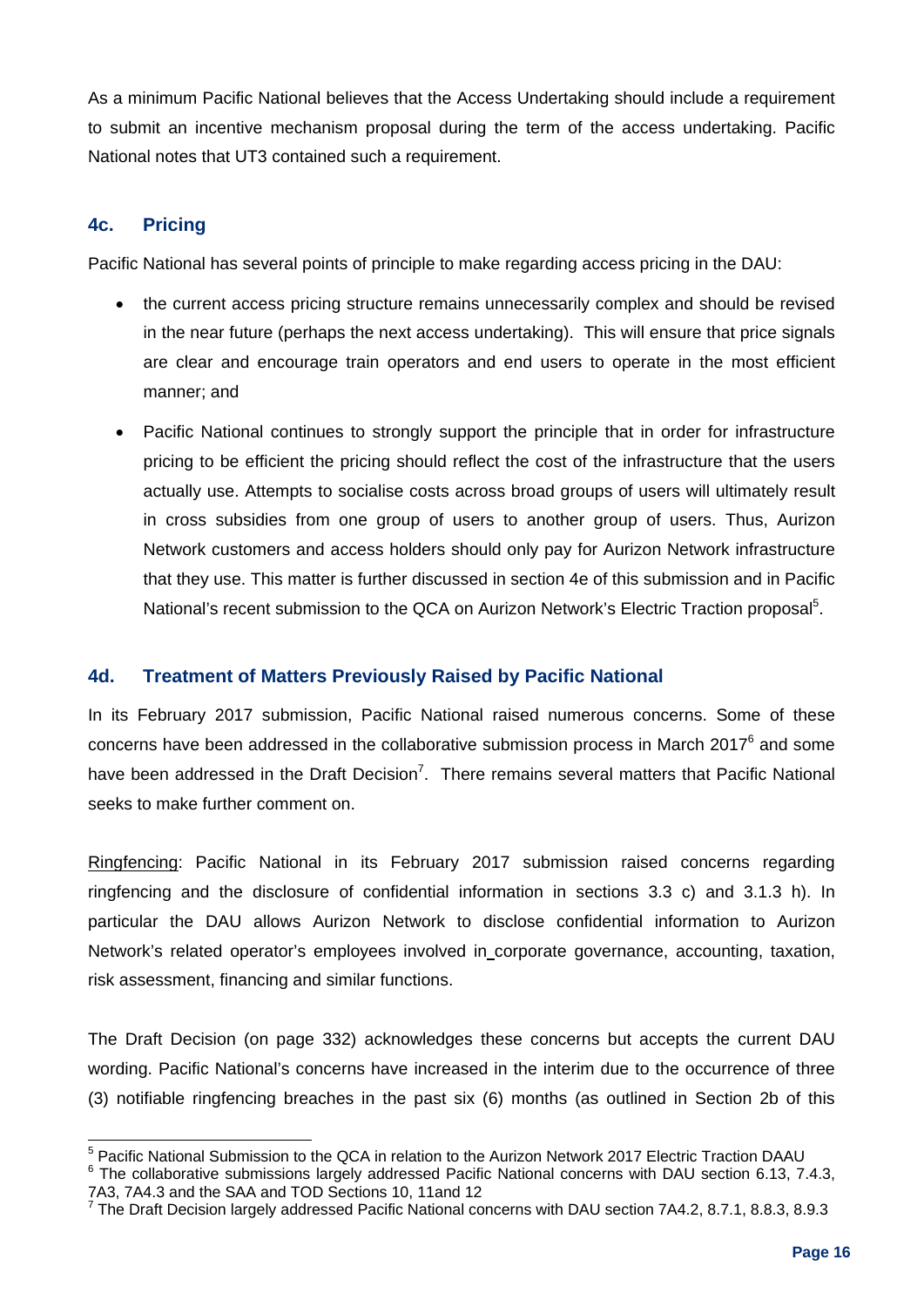submission) which involve the disclosure of Pacific National's confidential information. Given the occurrence of these breaches, Pacific National seeks that the QCA reconsider its position on ringfencing and confidential information in the Final Decision8. In particular, as outlined in Pacific National's February 2017 submission Pacific National seeks that the ringfencing provisions be strengthened by:

- increasing the level of independence and separation of the Aurizon Network board and management;
- ensuring the Ultimate Holding Company Support Deed has sufficiently strong consequences for Aurizon to act as a deterrent to breaching the Deed;
- redrafting section 3.13 c) of the DAU. Pacific National believes that Aurizon Network disclosure of confidential information to a third party should be on terms which are enforceable by the owner of the confidential information. This section should be strengthened by returning to the wording proposed in the QCA's Final Decision on the 2016 access undertaking; and
- redrafting section 3.13 h) of the DAU. The DAU currently allows Aurizon Network to disclose confidential information to Aurizon Network's related operator's employees involved in corporate governance, accounting, taxation, risk assessment, financing and similar functions. Pacific National is concerned that given this broad exemption. This section should be strengthened by returning to the wording proposed in the QCA's Final Decision on the 2016 access undertaking.

Take or Pay Pooling: Pacific National in its February 2017 submission supported take or pay pooling, whereby under-utilised train service entitlements from one 'origin to destination' pair in an access agreement could be used to offset over-utilised train service entitlements from a different origin and destination pair in the same access agreement.

The Draft Decision (on page 315) determines that it is not appropriate to include take or pay pooling in the access undertaking as the short-term transfer provisions have only been in operation for a short period of time and the QCA continues to have concerns with that proposed regime.

Pacific National continues to strongly support take or pay pooling and urges the QCA to reconsider its position. Pacific National is encouraged that Aurizon Network has indicated that it may consider take or pay pooling as part of a future Draft Amending Access Undertaking.

 <sup>8</sup> Aurizon Network has engaged a consultant to review its ring fencing processes. Pacific National believes that any findings arising from this review could assist in informing the QCA on the potential strengthening of the ring fencing and confidential information provisions.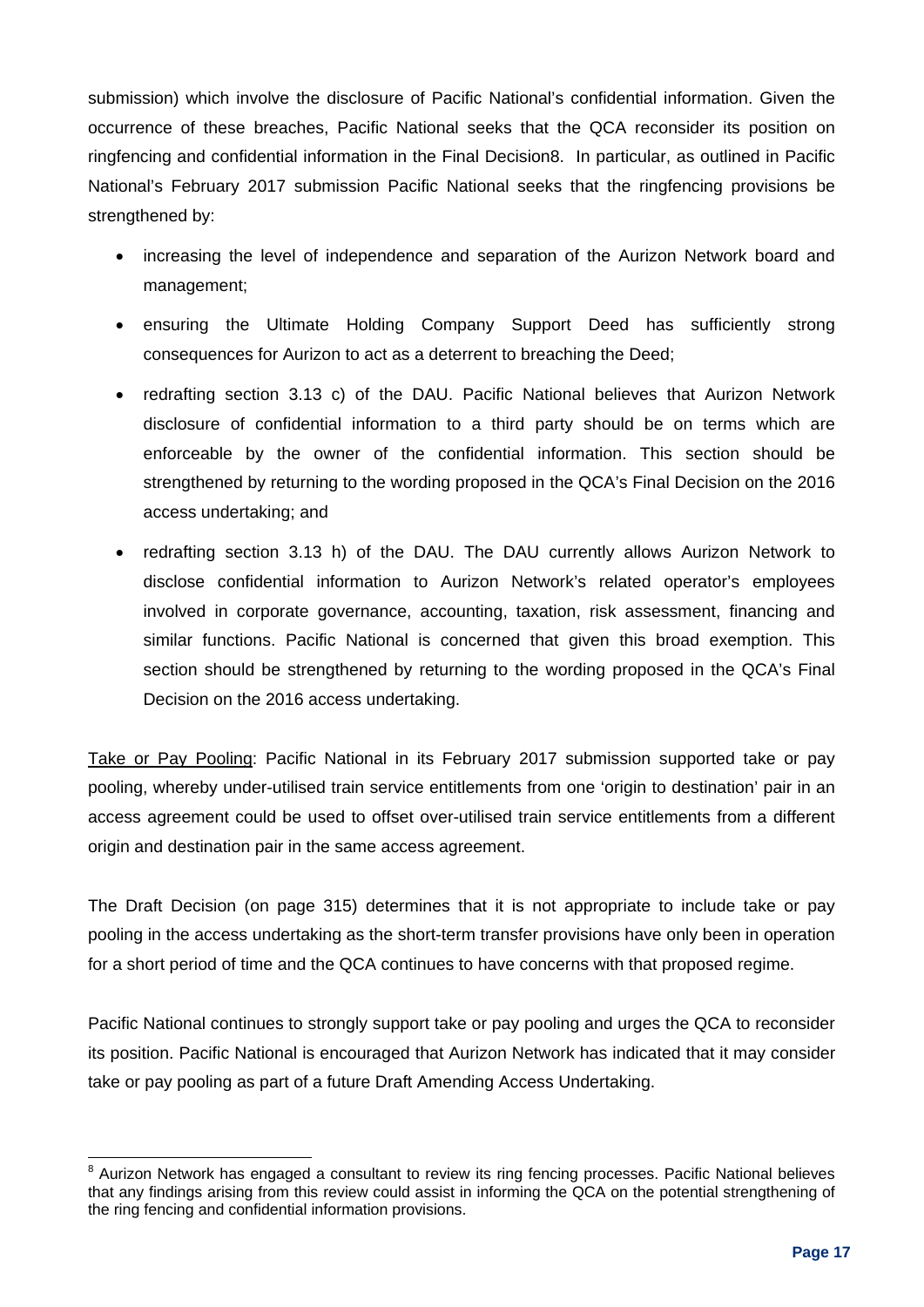Ultimate Holding Company Support Deed: Pacific National in its February 2017 submission expressed its concerns regarding the Ultimate Holding Company Support Deed, and in particular its concerns that any breach of the Deed did not have sufficiently strong consequences for Aurizon to act as a deterrent to breaching the Deed.

The Draft Decision (on page 326) supports the Aurizon Network proposal that the Deed in its current form is appropriate. Irrespective, Pacific National continues to have concerns about the effectiveness of the Deed.

Ongoing Impact of UT1 Access Agreements: Pacific National in its February 2017 submission expressed its concerns that the remaining UT1 access agreement take or pay obligations may be socialised across access holders who hold access agreements signed under later access undertakings. Further, Pacific National proposed that the matter of differing take or pay treatments in different access agreements needed to be addressed.

The Draft Decision (on page 314) recognises this matter but indicates that in the absence of further information the current arrangements are appropriate. Pacific National continues to hold its current position on this matter but has no further information to add.

Furthermore, the Draft Decision states that based on information provide by Aurizon Network most UT1 access agreements will expire during the current UT4 period. Pacific National is seeking that Aurizon Network and the QCA provide further clarification on the number of UT1 access agreements which remain on foot, the expected expiry dates of these agreements and the approximate tonnages linked to these agreements. The provision of this information to industry may contribute to the resolution of this matter.

#### **4e. Interaction of the Draft Access Undertaking with Other Regulatory Processes**

Pacific National has several concerns with the interaction between the DAU and other regulatory processes.

#### *i. Aurizon Network Electric Traction Draft Amending Access Undertaking*

As the QCA is aware, in December 2017 Aurizon Network submitted a Draft Amending Access Undertaking to the QCA under UT4. This amendment proposes changes to the electric infrastructure component of the reference tariff. Pacific National recognises that this matter is now before the QCA in a separate regulatory process.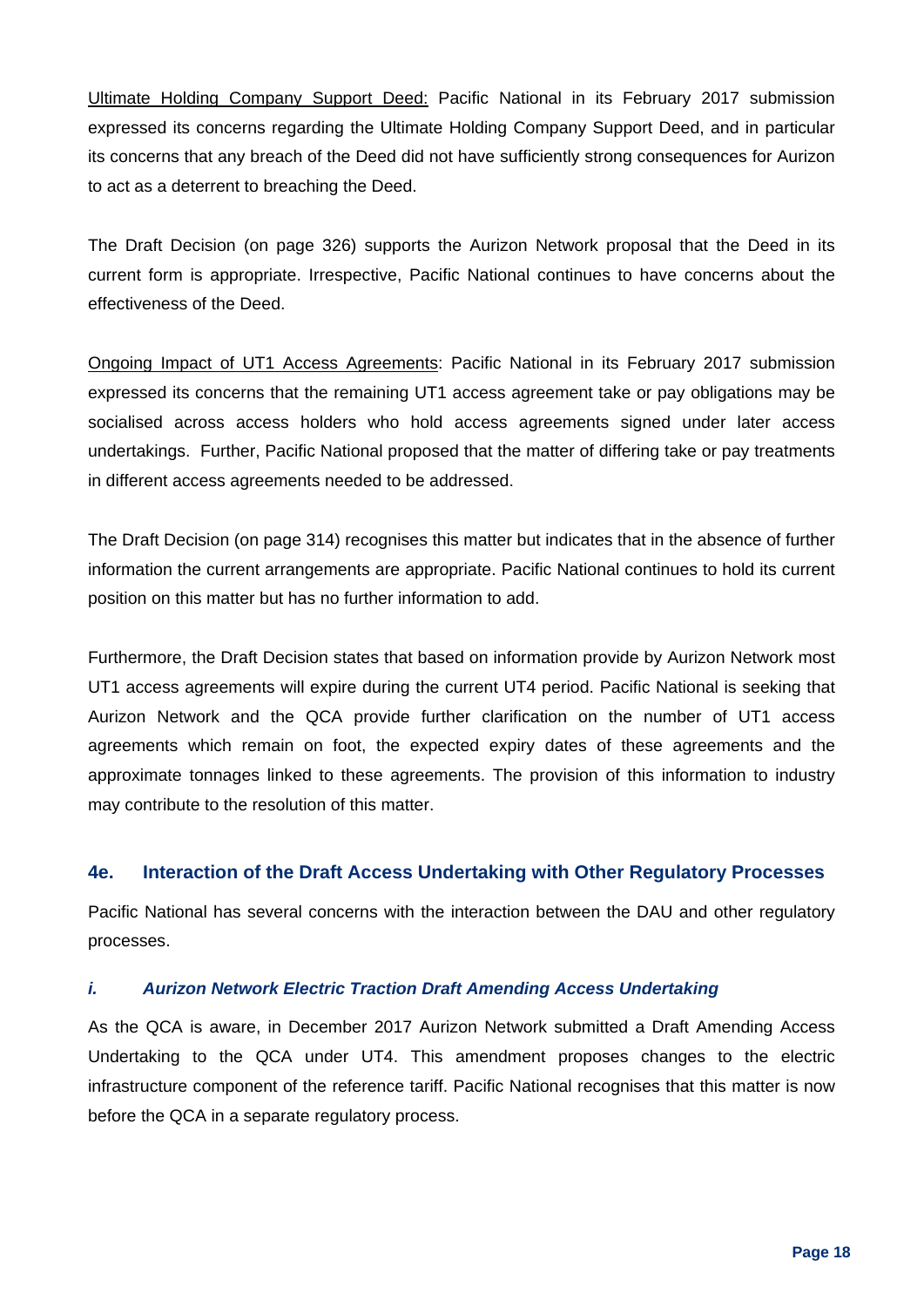Pacific National has strong concerns about this Draft Amending Access Undertaking and is seeking clarity from the QCA as to how any final decision on the UT4 amendment may be incorporated into the Final Decision on the DAU.

Pacific National believes that the current DAU should be considered as a single proposal subject to a single regulatory process, whereby the different elements of the proposal must be assessed within the regulatory process and that decisions should not be made in isolation on any one element.

Pacific National assert that by separating out a single pricing element, such as the adjusting of tariffs for potential electric infrastructure under recovery, and making a decision solely on this element, compromises the integrity of the decision making process, in turn leading to undesirable outcomes for all stakeholders. Thus, Pacific National is concerned that a decision made by the QCA under a different regulatory process may be incorporated into the Final Decision on the DAU.

#### *ii. Recent Ringfencing Breaches by Aurizon Network*

As noted in Section 2b above, there have been three (3) ringfencing breaches by Aurizon Network in the past six (6) months. Pacific National is concerned that these breaches are indicative of systemic flaws in the in the Aurizon Network ringfencing compliance system. Due to the frequency of these breaches, Aurizon Network has engaged a consultant to review its ringfencing systems. Pacific National is seeking that, if appropriate, recommendations arising from the review are considered for incorporation into the Final Decision on this DAU.

Furthermore, given the occurrence of these breaches, the QCA should reconsider its approach to the broader monitoring and auditing functions including ringfencing compliance. Pacific National will recognise that this may not be a matter suitable for resolution in this access undertaking process. However, to this end Pacific National is seeking that provisions relating to the transfer of information between Aurizon Group entities, and the disclosure of confidential information be subject to annual compliance audits over the term of this access undertaking.

### **5. Comments on Details of the Draft Decision**

This section includes comments of the detail of the Draft Decision. In addition, the Draft Decision indicated numerous areas that would benefit from stakeholder views. This section of Pacific National's submission seeks to also address some of these areas specifically identified by the QCA in the Draft Decision.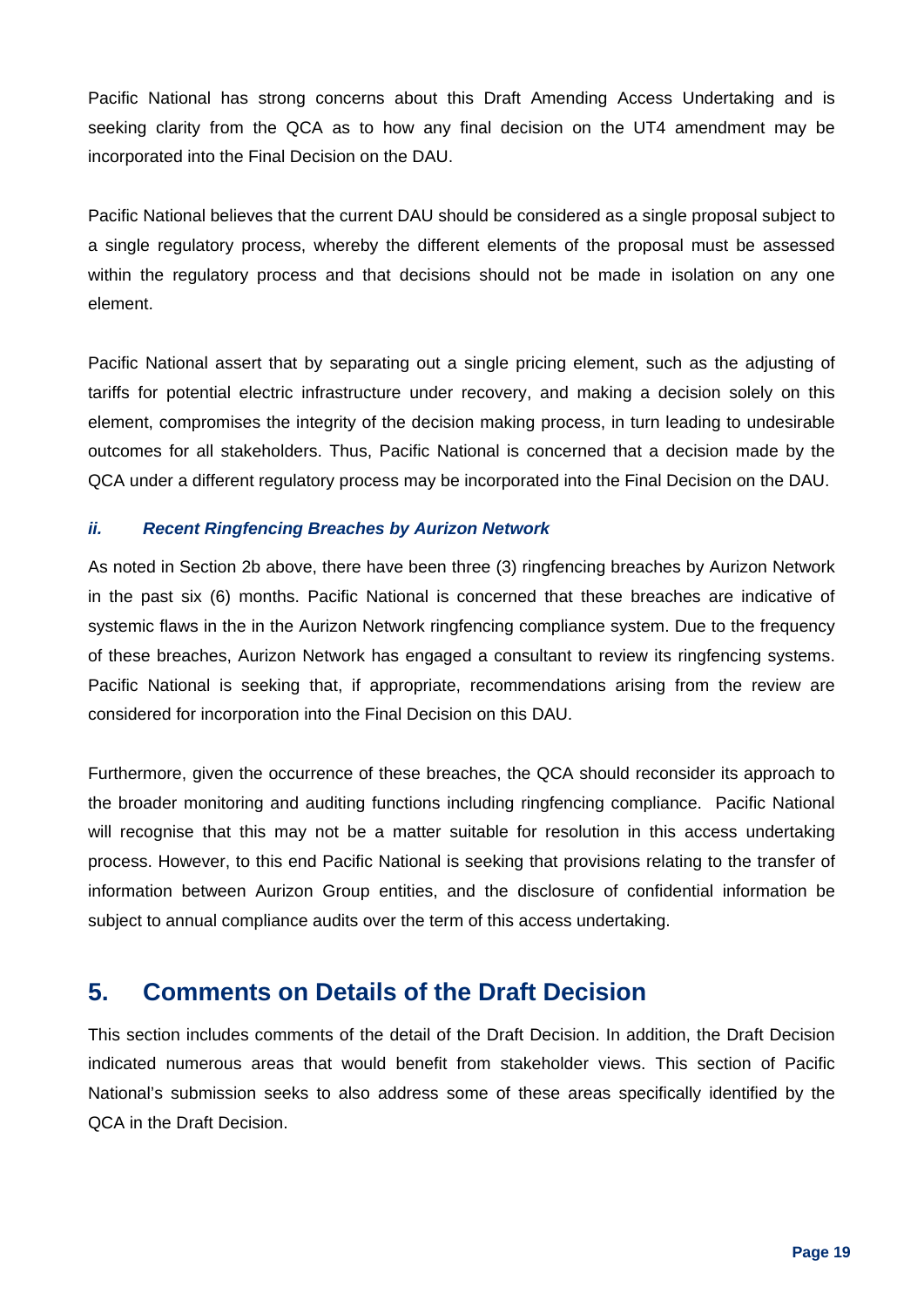Treatment of WIRP and Deferrals: Aurizon Network proposed that revenue deferrals be discontinued in WIRP Blackwater, but suggested deferrals remain in place for WIRP Moura and NAPE. This will result in additional revenues being recovered from WIRP users. The Draft Decision indicates that this position is likely to be accepted.

Pacific National supports revenue deferrals where appropriate. Pacific National has no position on whether the revenue deferrals be discontinued in WIRP Blackwater, but seeks that any WIRP Blackwater or expansion tariffs only be paid by WIRP or expansion users. Existing users should not be subject to reference tariff increases as a result of expansions unless there is evidence that they benefit from such expansions.

Inflation: Aurizon Network proposed that the inflation parameter be based on the inflation implied by the difference between inflation-indexed bonds and nominal bonds. Pacific National understands that while this approach has been previously used in regulatory decisions, the lack of depth in the inflation-indexed bond markets has raised some concerns.

Pacific National does not have a preferred approach to deriving inflation but believes that for a four year regulatory period, such as that applying to this access undertaking, the inflation variable should sit within the RBA target band in the absence of compelling evidence to the contrary.

The Draft Decision also proposes to use forecast inflation to index the regulatory asset base rather than use actual inflation on an ex post basis. Pacific National has a concern that such an approach could artificially inflate, or deflate, the regulatory asset base if the inflation forecast was substantially inaccurate. Pacific National recognises that in the current low inflation environment, with RBA targeting inflation, any inflation forecasting is likely to have a reasonable degree of accuracy.

Forecast capital expenditure: The Draft Decision indicates that the QCA is considering a switch from an *ex post* annual assessment process for capital expenditure to an *ex ante* process for renewals capital expenditure.

Pacific National believes that such an approach will provide both increased incentives for efficient capital investment and potentially greater certainty for capital expenditure allowed. Given the incentives for efficient capital investment, this is supported by Pacific National.

Pacific National's main concern with such an approach is the potential for the *ex ante* capital expenditure to not be fully spent (due to exploitation of the regulatory process, changes in market conditions or efficiencies in capital renewals processes). Pacific National believes that the QCA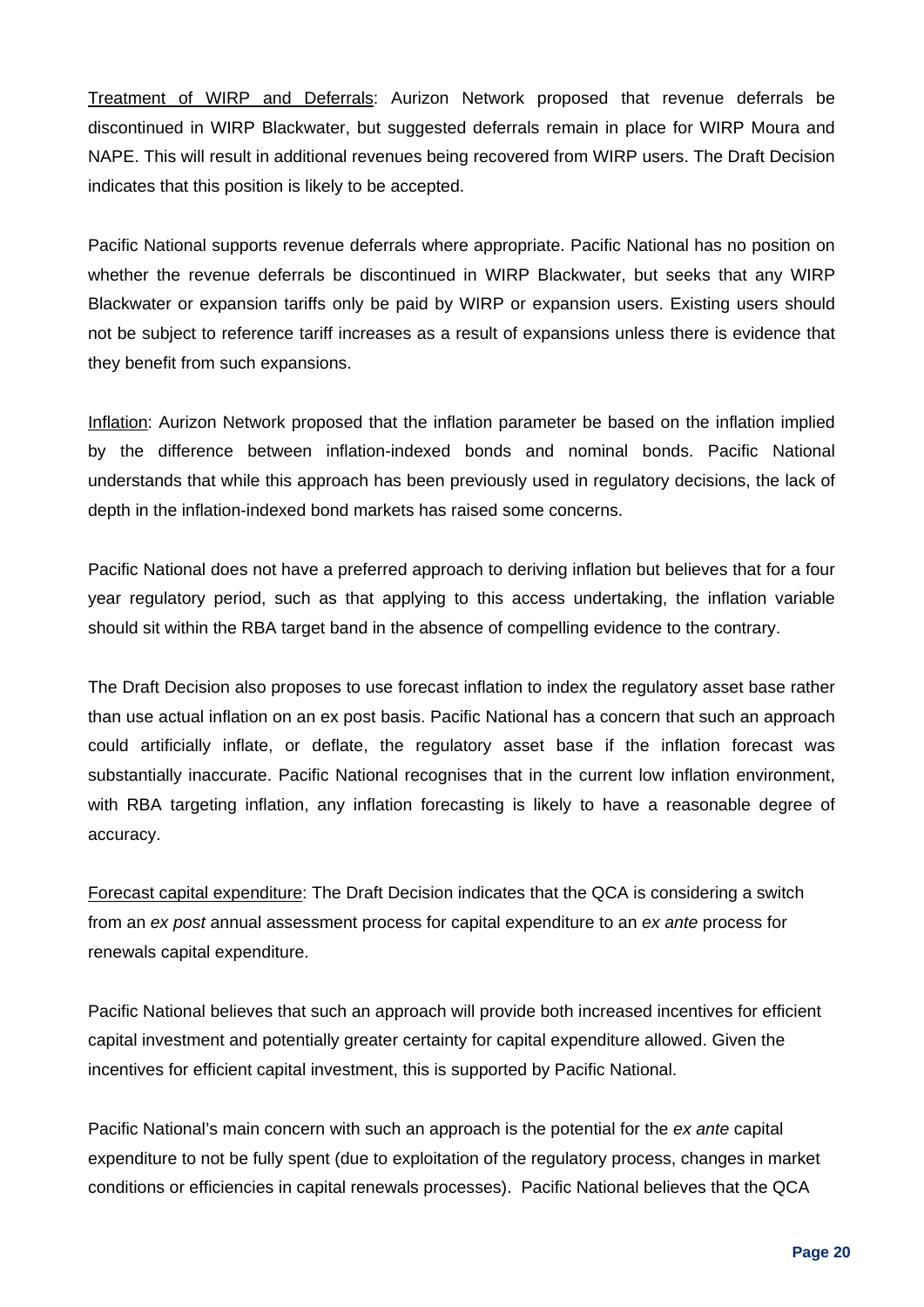should establish a monitoring regime (perhaps similar to the current *ex post* process) to assess differences between capital expenditure forecast and capital expenditure undertaken. Pacific National's concern is that forecast capital expenditure allowed by the QCA will not be spent by Aurizon Network.

Pacific National believes that any *ex ante* Aurizon Network capital expenditures should be approved by a formal users group (by way of example, similar to the Rail Capacity Group in operation in the Hunter Valley which is established under the ARTC Hunter Valley Access Undertaking). Pacific National recognise that Section 8 and Schedule F of the DAU allow for the formal involvement of users in capital expansion projects but believe that the involvement of a formal users capital expenditure review group will result in more efficient capital expenditure on projects of most value to users. To this end, Pacific National notes that Aurizon Network's capital expenditure was previously endorsed by users under the Coal Rail Infrastructure Master Plan (CRIMP) but that this process but has been replaced by the process in Schedule F for specific capital projects. Pacific National believes that the re-establishment of a formal users group has merit, particularly in a regulatory framework with *ex ante* capital expenditure process.

Volumes: The QCA believes that Aurizon Network's volume forecast is too conservative, with the QCA forecast ranging from 235.4 to 264.3 million tonnes per annum whereas Aurizon Network forecast 225.7 to 228.4 million tonnes per annum. Pacific National is concerned with the discrepancy between these forecasts. In particular, Pacific National is concerned that while the higher volume forecasts may reduce the reference tariffs but users subject to take or pay at the end of the year may have a higher amount to pay if forecast volumes are not realised.

Note that Pacific National has made the above high-level assessment based on the limited information available. Pacific National seeks more information (ideally at a mine or branch line level) of the volume forecast. Assessing whether the volume forecast is appropriate cannot be done accurately at the system level.

In addition, the reduction in volumes of 20 million tonnes per annum as foreshadowed by Aurizon Network on 12 February 2018 should be assessed by the QCA and potentially this reduction should be factored into any volume forecast.

Access Conditions: The DAU allows for Aurizon Network and an access seeker to agree to access conditions which differ from the standard access agreement and submit these to the QCA for approval. The Draft Decision (page 372) indicates that minor variations to payment terms or insurance requirements are considered immaterial and would not be considered by the QCA.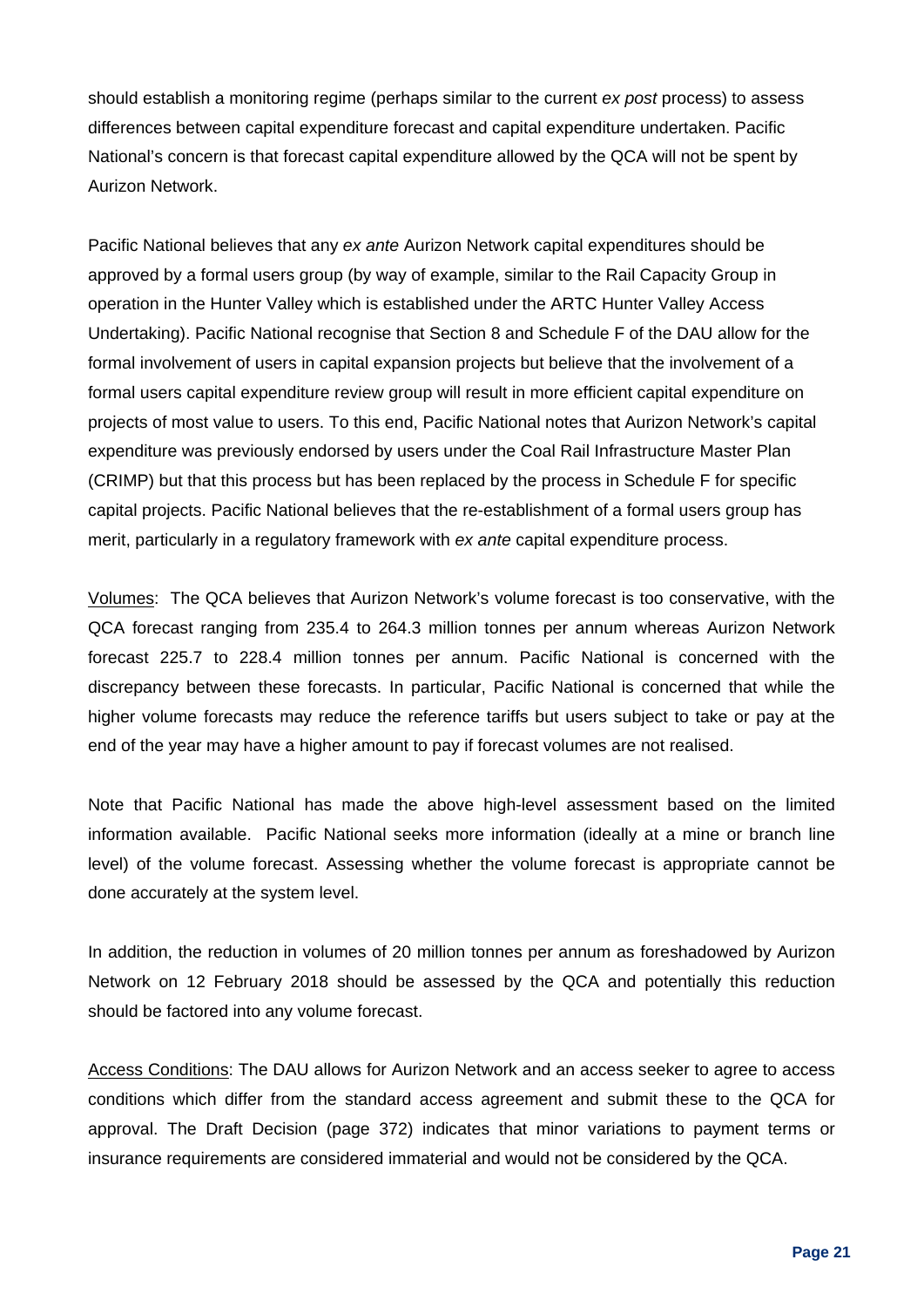Pacific National has a concern with this Draft Decision position given both the related party nature of Aurizon Network and Aurizon Operations and the competitive nature of the above rail market. Given the nature of the market a minor variation in payment terms, insurances or some other variable considered to be immaterial may be sufficient to win an above rail haulage agreement from an end user. Pacific National believes that all variations between the related parties should be considered material if favour the Aurizon Operations more than the Standard Access Agreement provides for.

Capacity Assessments: The Draft decision (page 392) has proposed transitional provisions in the event that the baseline capacity assessment is not completed prior to the commencement of UT5. The lack of progress on the baseline capacity assessment is a concern for Pacific National as this assessment is fundamentally related to confirming whether Aurizon Network has the capacity to deliver the volumes which they are contracted to deliver. Any further delay in producing this assessment would be disappointing and given the reduction in volumes of 20 million tonnes per annum as foreshadowed by Aurizon Network on 12 February 2018 such a capacity assessment may be of increased importance in considering potential next steps in this matter.

In addition, the Draft Decision (page 394) states that the annual system capacity assessments will take account of reasonable requirements in respect of maintenance and repair of elements of the supply chain and reasonably foreseeable delays in the supply chain. PN supports the position that the annual capacity assessment should take into account for supply chain constraints as this ensures that the assessment reflects a more accurate view of actual available capacity (i.e. usable train paths rather than theoretical system paths).

The Draft Decision (page 397) also proposes changes relating to capacity deficits so that access holders and access seekers are involved in decisions regarding capacity deficits. Pacific National welcomes this change and suggests that train operators should also be involved in capacity deficit decision making where relevant.

The Draft Decision (page 400) also proposes that annual capacity assessments be subject to review by an independent expert rather than an audit. Pacific National supports this Draft Decision position.

Network Expansion: The Draft Decision (page 415) proposes Aurizon Network be held accountable for capacity shortfalls that have arisen as a result of an Aurizon Network default or negligent act. Pacific National strongly supports this Draft Decision position.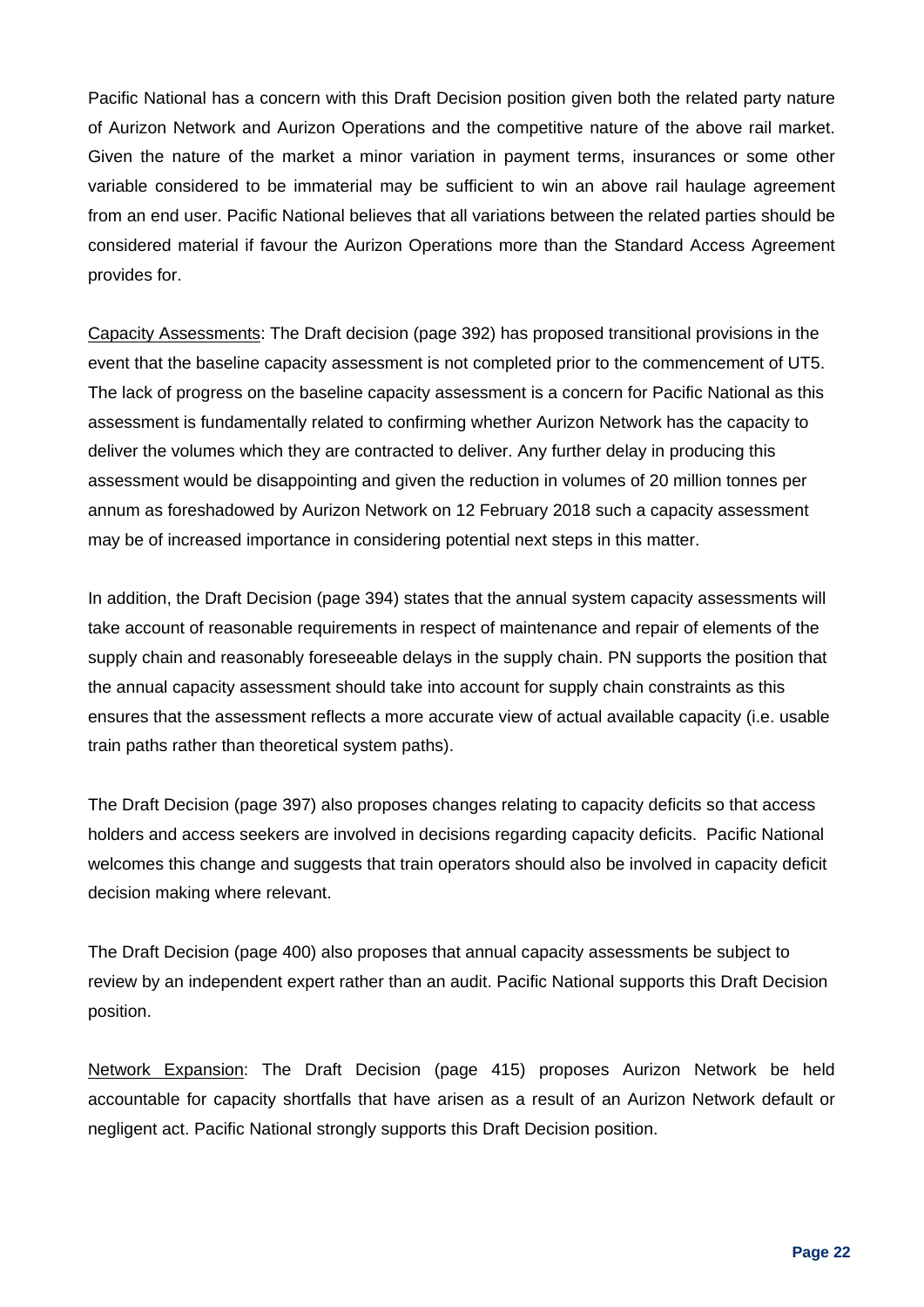The Draft Decision (page 422) also proposes that the DAU be amended to include a clear process for the development of SUFA, including a means by which the QCA ensures that the process is ultimately implemented. Pacific National supports this Draft Decision position if the SUFA can be finalised quickly. Pacific National notes that the development of the SUFA has been a protracted process with the initial SUFA Draft Amending Access Undertaking being submitted by Aurizon Network to the QCA in December 2010. Pacific National's view is that the SUFA process to date has resulted in substantial effort from all industry participants but no concrete outcome. Consequently Pacific National is seeking that the SUFA be finalised quickly so that more focus is given to issues such as efficiency improvements in the network.

Dispute Resolution: The Draft Decision (on page 445) proposes to allow parties to commence disputes in relation to Aurizon Network's obligations under the access undertaking (as well as disputes in relation to access agreements) and include a broader scope of disputes which are subject to the dispute resolution provisions. Pacific National strongly supports this Draft Decision position.

## **6. Conclusion**

Pacific National supports the QCA's position to not accept the DAU in its current form. In assessing the DAU, Pacific National seeks that the QCA consider both the efficient operation of the Aurizon Network rail infrastructure, and the promotion of effective competition in the above rail market.

Pacific National believes that a greater focus is needed on the efficient operation and maintenance of the CQCN. In particular there needs to be a focus on reducing the cost per train path. On this basis, Pacific National supports the stance taken by the QCA on operating cost and maintenance cost put forward by the Draft Decision, and the particular focus on reducing costs and increasing efficiency which can ultimately result in improved outcomes for all supply chain participants. In particular, Pacific National supports the efficiency factor proposed to be introduced into the maintenance cost assessments, and would welcome broader use of efficiency factors and efficiency sharing in the regulatory framework.

Pacific National believes that incentive and efficiency mechanisms should be broadened to include incentives for Aurizon Network to efficiently expand network capacity. Pacific National believes the 'revenue cap model' currently in place does not encourage Aurizon Network to efficiently expand network capacity.

In addition to the issue of efficiency, Pacific National believes there must be an ongoing focus on the promotion of competition in above rail markets, as competition in these markets is driving